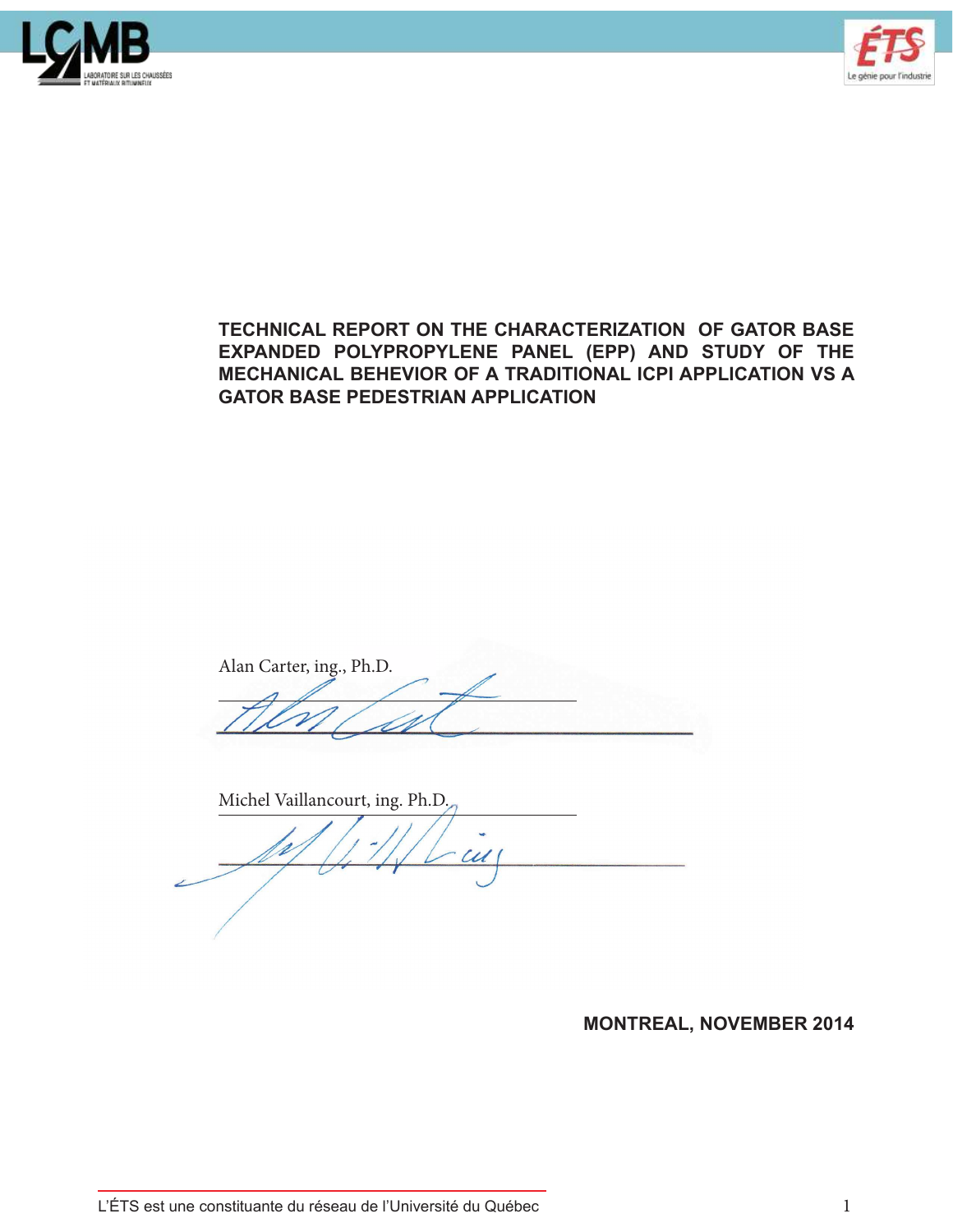



**École de technologie supérieure**

1100, rue Notre-Dame Ouest Montréal (Québec) Canada H3C 1K3 Téléphone : 514 396 88

#### **Construction Engineering Department**

ALLIANCE DESIGNER PRODUCTS M. Jack Tutino, ing. Vice President 225, Boulevard Bellerose O. Ville de Laval, Québec, Canada H7L 6A1 Tél : (450) 624-1611 Fax : (450) 624-1622 Courriel : jack@alliancegator.com

### **Subject : Proposal for a characterization of the thermal and mechanical properties of Gator Base panels from Alliance Designer Products Inc used under concrete pavers**

Dear M. Tutino,

You will find here the results of the tests performed as stated in the reserach contract between you and the Laboratoire sur les Chaussées et matériaux bitumineux (LCMB) of École de Technologie Supérieure, on January 9, 2014. The project was defined as:

Your company, Alliance, wants to put on the market a expended polypropylene panel « Gator Base » to be used in the construction of pedestrian use such as patio made with concrete pavers. You wish that ETS studies some characteristics of those panels so you can promote them. You think that those panels can replace 125 mm (5 in.) of 0-20mm (0-3/4 in.) crushed stone placed under concrete pavers for pedestrian purposes. You will find in the following paragraphs a description of what we plan to do in order to fulfill our mandate (translated from original).

In the following sections, you will find a descriptions of all the tests that were done and a complete analysis of the results.

If you have any enquiries, please do not hesitate to contact us. Regards,

Michel Vaillancourt, ing. Ph.D. Alan Carter, ing. Ph.D. Professors, Construction Engineering Department École de technologie supérieure.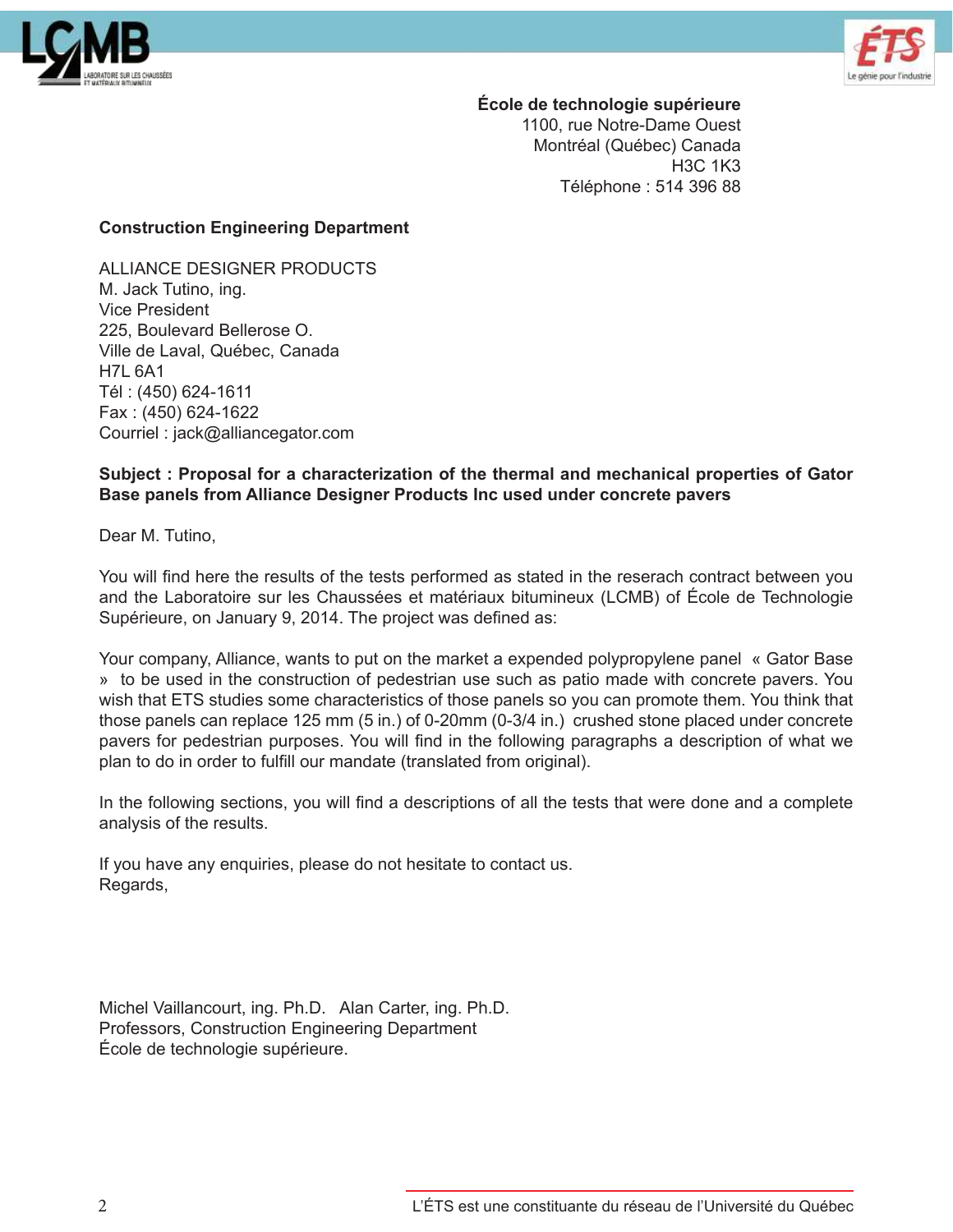# **1. TESTS AND TESTS RESULTS**

For this project on the characterization of the Gator Base Expanded Polypropyne Panels (EPP), many tests, some standardized and some not, were performed. Some of those tests were planned initially, many were added. Many tests were performed directly on the panels in order to characterize them. Other tests, used to characterize the mechanical behaviour of the concrete paver – Gator Base foundation system, were performed on a test section in our laboratory.

The tests performed on the Gator Base EPP are part of a relatively standard group of tests for this type of materials. Except for the long term static loading test, which is not standardized, the following tests were performed:

- Density (LC20-067);
- Absorption (ASTM D2842-12);
- Resistance to chemical (ASTM D543-06);
- Flexural properties (ASTM C203-05a);
- Compressive properties (ASTM D1621-10);
- Coefficient of thermal expansion (ASTM D696-08);
- Thermal transmission properties (ASTM C518-04);
- Long term static loading.

The test section experiments allowed us to evaluate a concrete paver system with a Gator Base EPP foundation's behaviour and compare it with a concrete paver system with a standard granular foundation. The tests gave us the opportunity to measure the strain of the static Gator Base EPP when subjected to a static or dynamic load, and to evaluate the elastic modulus and a surface modulus.

#### **1.1 Tests on Gator Base EPP**

The standardized and non-standardized tests are described in the following paragraphs. The objectives of each test, the procedure and the results are presented. A table that summarizes all those results is presented afterwards.

#### **1.1.1 Panel Dimensions**

The Gator Base EPP panels studied measure 90 cm by 59.5 cm (36x 24 in.) and have a thickness of 19.05 mm (0.75 in.). Each panel weighs 598.7 gr or 1.32lbs.

#### **1.1.2 Density**

The goal of this test is to measure the unit weight or the density of the Gator Base EPP. The density was calculated by determining the ratio of the weight of a given volume of panel to the weight of an equal volume of water, as specified in the LC 21-067 standard of Transport Ministry of Quebec. The test consist of weighing a dry sample before making it saturated surface-dry (SSD) by drying it with a towel after being submersed in water for 24 hours. SSD is defined as the condition of an object in which the surface is dry, but the inter-particle voids are saturated with water. The test was performed several time and the results shown are the average of 5 tests. The results are shown in Table 1. The coefficient of variation, C.O.V., is also shown in Table 1. C.O.V. gives an indication of the variability of the results. A C.O.V. of 0.07% is very low and indicates that there is very little variation in the results.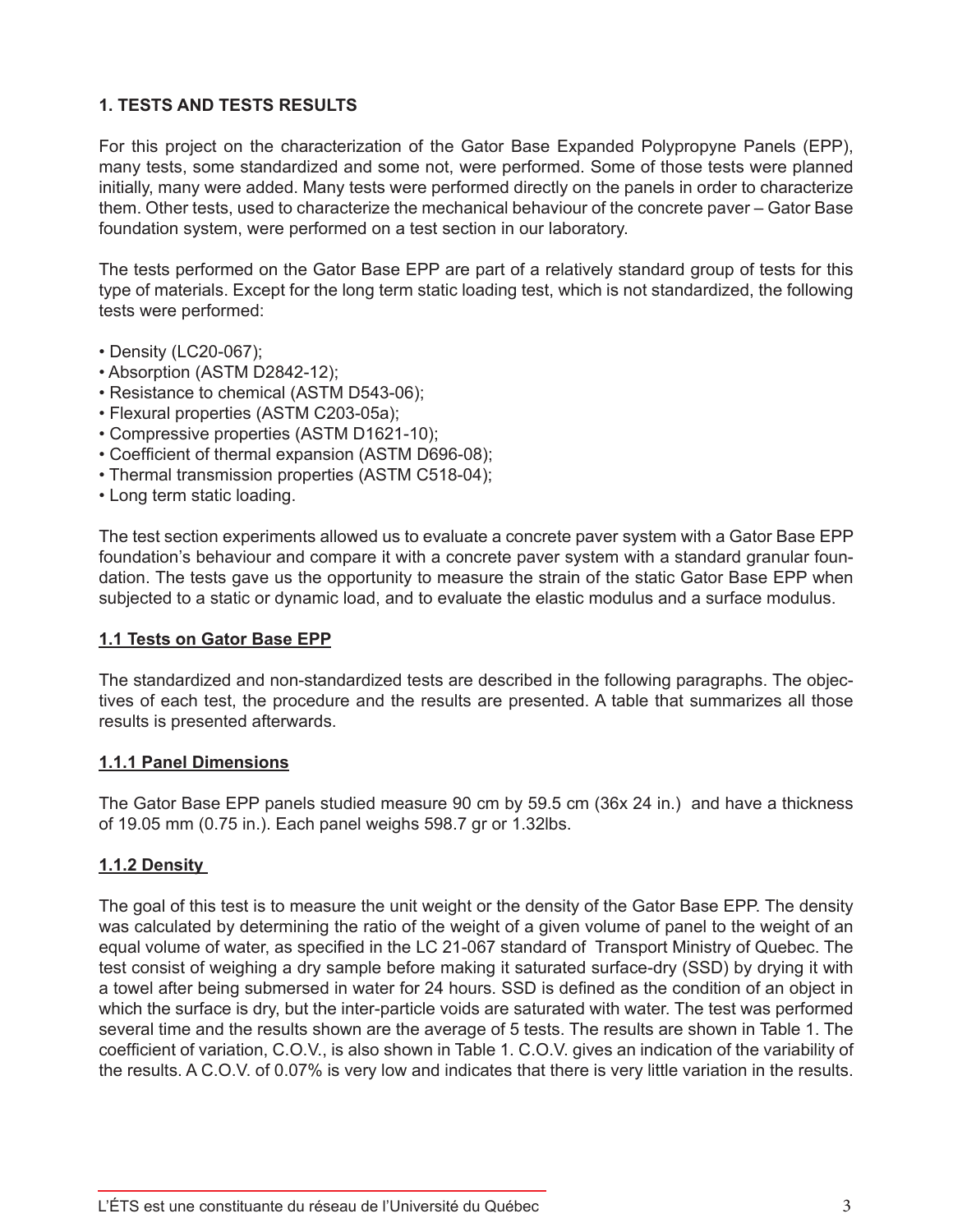|                   | Dry weight, g<br>(once) | Volume, cm3<br>(in3)  | Density, g/cm <sup>3</sup><br>(once/in3) |
|-------------------|-------------------------|-----------------------|------------------------------------------|
| Test 1            | 26.2 (0.92)             | 429.0 (26.2)          | 0.0611(0.035)                            |
| Test 2            | 25.0 (0.88)             | 421.9 (25.7)          | 0.0593(0.034)                            |
| Test 3            | 25.2(0.89)              | 419.3 (25.6)          | 0.0601(0.035)                            |
| Test 4            | 25.2 (0.89)             | 421.5 (25.7)          | 0.0598(0.035)                            |
| Test 5            | 25.3 (0.89)             | 416.6 (25.4)          | 0.0607(0.035)                            |
| Average<br>C.O.V. | 25.4 (0.90)<br>1.86%    | 421.7 (25.7)<br>1.10% | 0.0602(0.035)<br>1.21%                   |

Table 1. Density test results

For example, for Test 1, the density is obtained by dividing the dry weight by the volume (26.2 / 429.0  $= 0.0611$ ). The obtained density is 0.0602 g/cm3 (0.035 once/in3) or 60.2 g/litre which is as expected. For comparison purposes, water has a unit weight of 1000 g/litre (578 once/in3) at 20° C.

# **1.1.3 Absorption tests**

The goal of this test is to measure the percentage, by weight, of water absorbed by the Gator Base EPP. This test was performed according to the ASTM D2842-12 Standard Test Method for Water Absorption of Rigid Cellular Plastics. A sample is put 5,1cm (2 in.) below the surface of the water for 96 hours (Figure 1). The weigh difference before and after soaking represents the amount of absorbed water

Since the exact volume of the sample is difficult to evaluate because of the presence of irregularities, we have to determine the dry weight of the sample (Wd) and to measure its initial weight in water (Wi). The upward buoyant force exerted on a material with a density lower than water is equal to the weight of the displaced water less its own weight. The absorbed water in the material diminishes the upward buoyant force by increasing the weight of the sample. Knowing the initial buoyant force, it is possible to determine the buoyant force after the soaking period (Wf). The force difference, before and after soaking, represent the amount of absorbed water.

Volume of sample  $(cm<sup>3</sup>)$ = Wi+Wd Absorption ={( Wi-Wf) / (Wi+Wd)} x100

Table 2 shows the absorption results for Gator Base EPP after a 96 hours soaking period. It can be seen that the absorption is very low with an average of 0.26%.

|        | Dry weight, g | Weight in water, g | Weight in water   | Absorption, % |  |  |
|--------|---------------|--------------------|-------------------|---------------|--|--|
|        | (once)        | (once)             | after 96h soaking |               |  |  |
|        |               |                    | period, g (once)  |               |  |  |
| Test 1 | 25.8 (0.89)   | 384.3 (13.6)       | 383.3 (13.5)      | 0.24          |  |  |
| Test 2 | 25.3 (0.89)   | 390.5 (13.8)       | 389.4 (13.7)      | 0.26          |  |  |
| Test 3 | 25.2 (0.89)   | 391.1 (13.8)       | 390.0 (13.8)      | 0.26          |  |  |
|        |               |                    | Average           | 0.26          |  |  |
|        |               |                    | C.O.V.1           | 1.15%         |  |  |

|  |  | Table 2. Gator Base EPP absorption |
|--|--|------------------------------------|
|  |  |                                    |

1 C.O.V. : Coefficient of Variation = Standard deviation / Average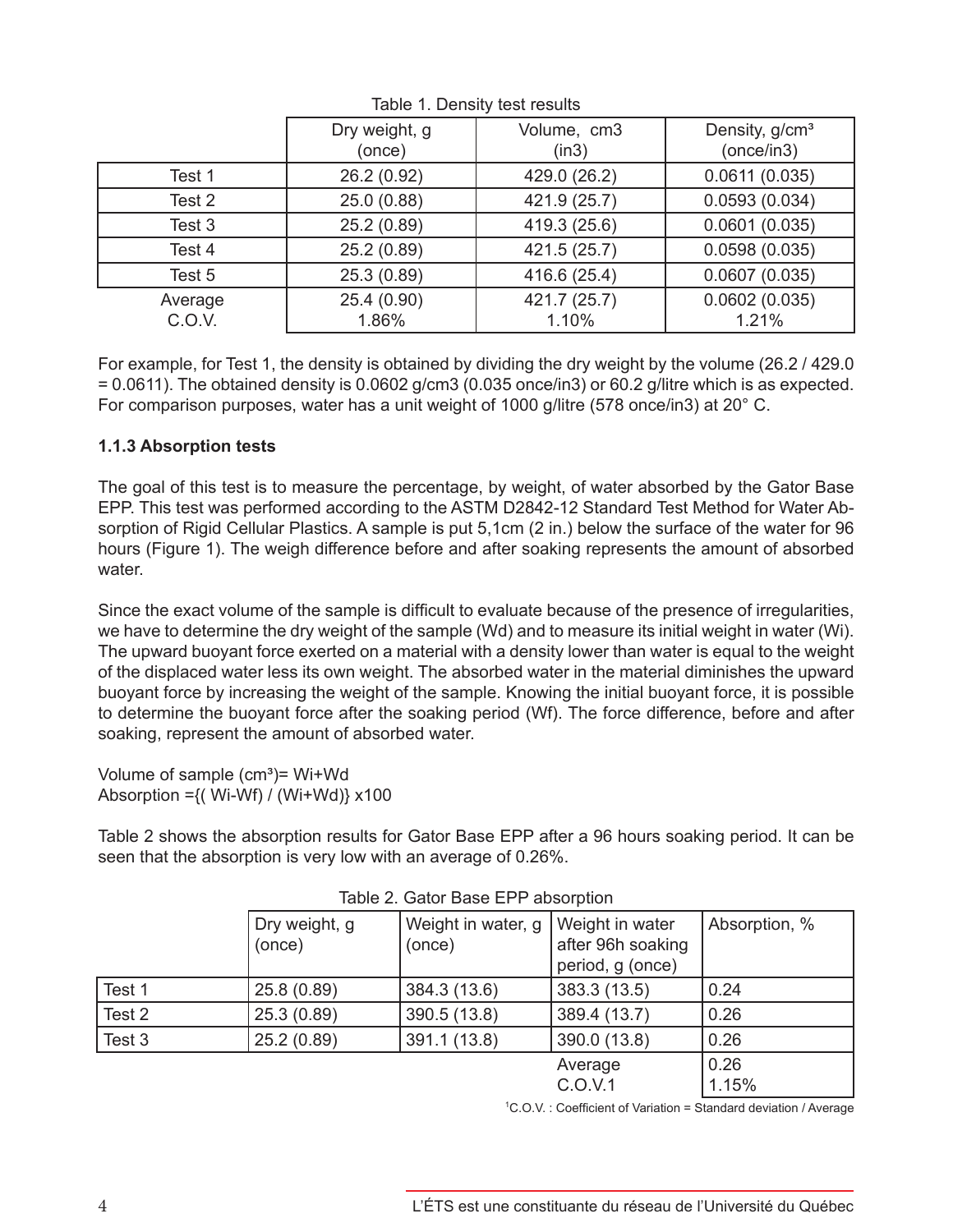

*Figure 1. Absorption test*

# **1.1.4 Flexural Properties**

The goal of this test is to analyse the flexural characteristics of the Gator Base EPP under load. The test was performed according to ASTM C203-05a: Standard Test Methods for Breaking Load and Flexural Properties of Block-Type Thermal Insulation. Rectangular samples were cut in order to fit on the supports which are 200mm (8 in.) apart (Figure 2). The tested samples are 120mm (4.7 in.) wide, 280mm (11 in.) long and 19.05mm (0.75 in.) thick. A load is applied in the center between the supports with a hydraulic press. The relative force-displacement is recorded and a graph is built until the displacement reaches 25mm (1 in.) Since the material is very flexible, no samples were broken during tests. The elastic modulus, E, is calculated with the equation  $E=PL^3/48ID$  (with a displacement  $> 5\%$ ) in which P is the load, L the length of the sample, I is the moment of inertia, and D is the deflection at the center of the specimen. The average Elastic Modulus obtained is 7.51 MPa (1095 PSI).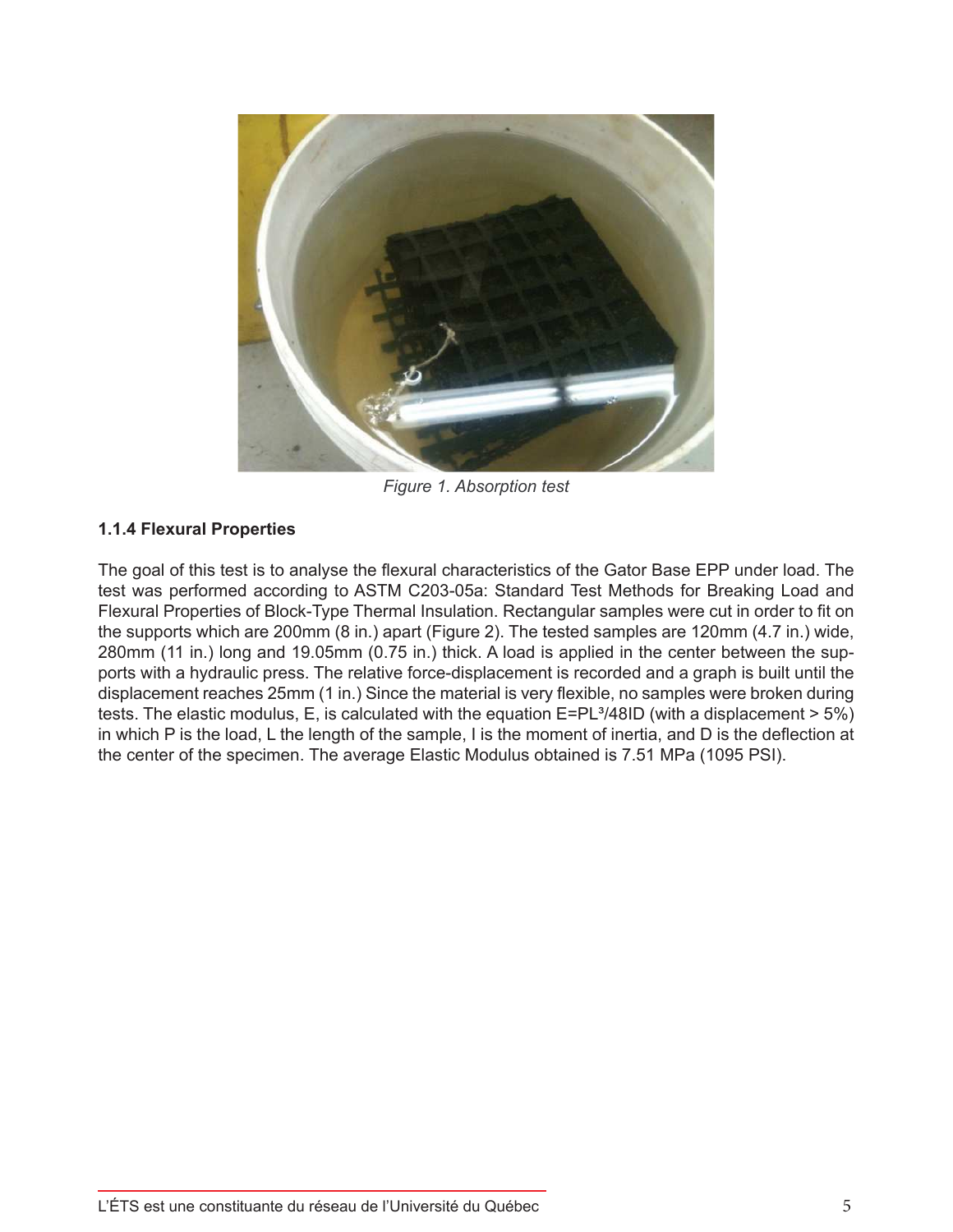

*Figure 2. Flexion test*

# **1.1.5 Compression Test**

The goal of this test is to evaluate the compressive properties of the Gator Base EPP under loads. The tests were performed according to ASTM D1621-10 : Standard Test Method for Compressive Properties of Rigid Cellular Plastics with an MTS 810 (Material Test System) hydraulic press (Figure 3). The test enable us to determinate the force necessary to compress the panel to 25%, 50% and 75% of its initial thickness. The force is applied on an area of 63 cm² (9.8in2) on the 150 mm x 150 mm (6 x 6 in.) panel. The results are presented in Table 3.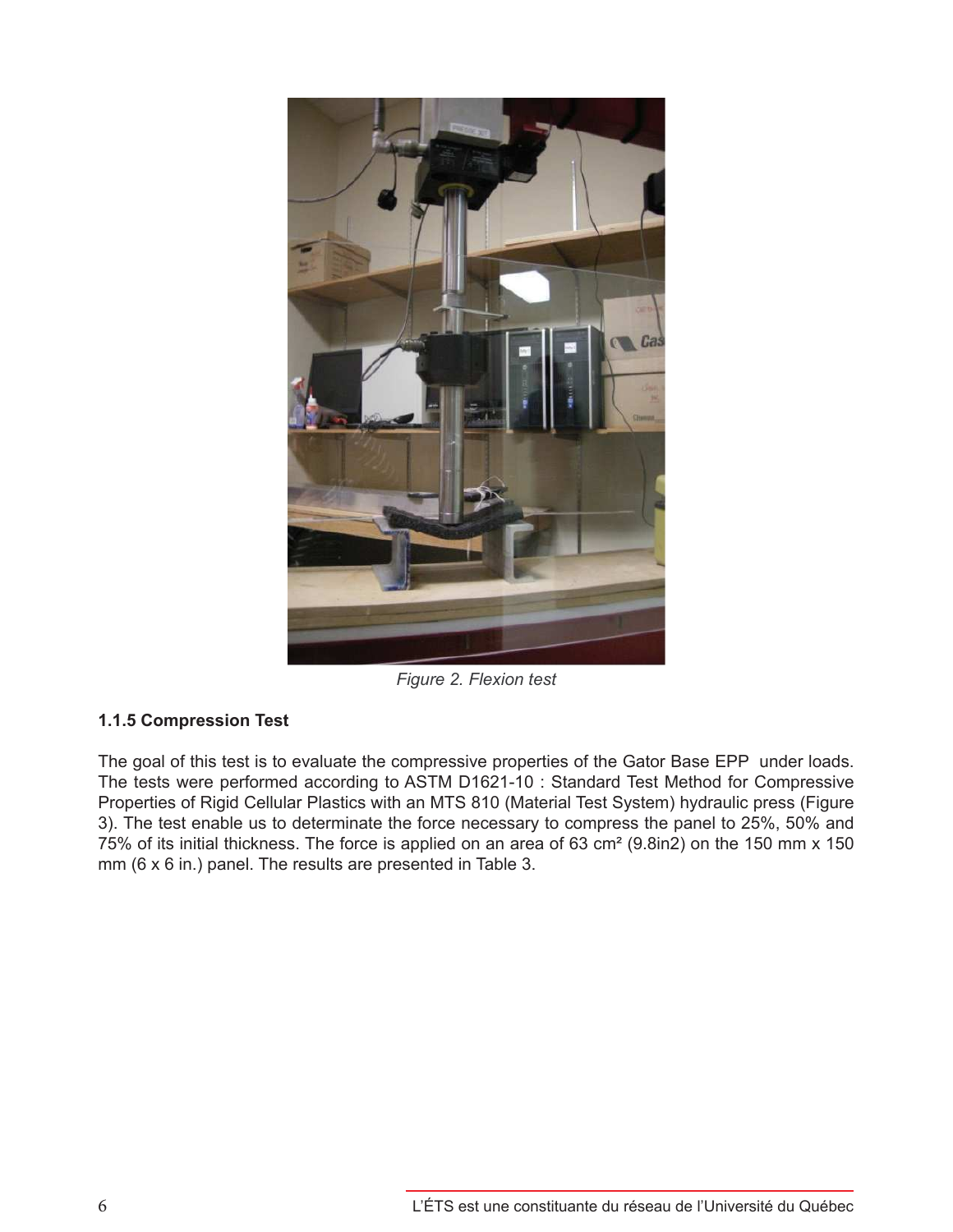|         | 25% Strain         |                      | 50 % Strain        |                      |                    | 75% Strain           |
|---------|--------------------|----------------------|--------------------|----------------------|--------------------|----------------------|
|         | Force, kN<br>(lbs) | Stress, kPa<br>(PSI) | Force, kN<br>(lbs) | Stress, kPa<br>(PSI) | Force, kN<br>(lbs) | Stress, kPa<br>(PSI) |
| Test 1  | 2.54(571)          | 399.26<br>(57.91)    | 3.55(798)          | 557.55<br>(80.87)    | 5.96 (1340)        | 937.48<br>(135.97)   |
| Test 2  | 2.42(544)          | 380.40<br>(55.17)    | 3.45(776)          | 542.31<br>(78.65)    | 5.90 (1326)        | 926.64<br>(134.40)   |
| Test 3  | 2.52(567)          | 396.12<br>(57.45)    | 3.50(787)          | 550.17<br>(79.79)    | 5.23 (1176)        | 821.95<br>(119.21)   |
| Test 4  | 2.54(571)          | 399.26<br>(57.91)    | 3.60(809)          | 565.88<br>(82.07)    | 6.72(1511)         | 1056.16<br>(153.18)  |
| Test 5  | 2.48(558)          | 390.15<br>(56.59)    | 3.55(798)          | 558.03<br>(80.93)    | 6.06(1362)         | 952.57<br>(138.16)   |
| Average | 2.50(562)          | 393.04<br>(57.01)    | 3.53(794)          | 554.79<br>(80.47)    | 5.97 (1343)        | 938.96<br>(136.18)   |
| C.O.V.1 | 2.0%<br>$\sim$     | 2.0%                 | 1.6%               | 1.6%                 | 8.9%               | 8.9%                 |

Table 3. Compressive results for Gator Base EPP

C.O.V. 1 (Coefficient of variation)

As it can be seen in Table 3, it takes an average of 393 kPa ( 57 psi) to create a 25% strain on the panel. To put that in perspective, one of the smallest pavers used nowadays measure 300mm x 165mm (12 x 6.5 in.) for a total surface area of 495 cm2 (78 in2). To reach the 393 kPa ( 57 psi) stress, a weight of 2182 kg (4800 lbs) is needed solely on the paver. Higher weights are needed to reach the 50% or 75% strain.

The same results are presented in Figure 4. As it can be seen, the relation between stress and strain is linear. With this, it is possible to evaluate the strain that would be measured with different stress. For example, a pressure of 55 kPa (8 PSI), would results in less than 1% strain.



*Figure 3. Compression test*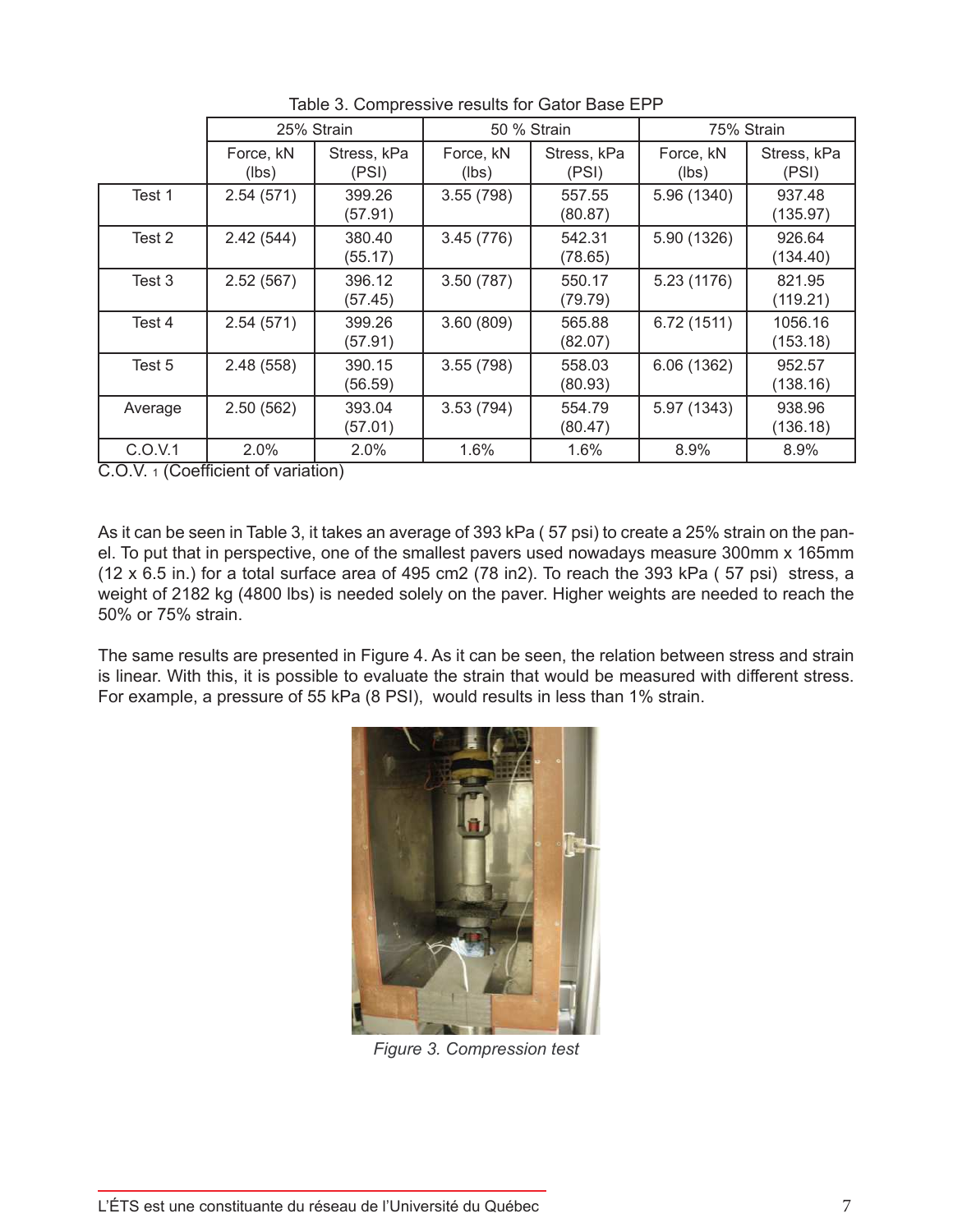

### 1.1.6 Long Term Static Load Test

The objective of this non-standardized test is to evaluate the deformation of a 15cm x 15cm (6 x 6 in.) Gator Base EPP under a load of 11.34 kg (25 lbs) applied during 28 days. This results in a stress of 4.94 kPa or 0.69 PSI. In Table 4, you can see the deformation observed directly after the load was taken off and also 90 days after unloading. It can be seen that there is an average of 0,16 mm (0.006 in.) of deformation directly after unloading and 0.02 mm (0.0007 in.) after 90 days. The Gator Base EPP almost completely regained its initial thickness with only 0.1% of permanent deformation after 90 days.

|        | Initial<br>thickness mm<br>(inch) | After 28 days<br>mm (inch) | <b>Differences</b><br>mm (inch) | 90 days<br>after<br>unloading<br>mm (inch) | <b>Differences</b><br>mm (inch) | Recovery<br>after 90<br>days $\%$ <sup>1</sup> |
|--------|-----------------------------------|----------------------------|---------------------------------|--------------------------------------------|---------------------------------|------------------------------------------------|
| Test 1 | 19.18 (0.76)                      | 19.03 (0.75)               | 0.15(0.006)                     | 19.16<br>(0.76)                            | 0.02<br>(0.0008)                | 99.9                                           |
| Test 2 | 19.13 (0.75)                      | 18.95 (0.75)               | 0.18(0.007)                     | 19.12<br>(0.75)                            | 0.01<br>(0.0004)                | 99.9                                           |
| Test 3 | 19.16 (0.76)                      | 19.01 (0.75)               | 0.15(0.006)                     | 19.13<br>(0.75)                            | 0.03(0.001)                     | 99.8                                           |
| Test 4 | 19.07 (0.75)                      | 18.91 (0.74)               | 0.16(0.006)                     | 19.06<br>(0.75)                            | 0.01<br>(0.0004)                | 99.9                                           |
|        |                                   | Average                    | 0.16(0.006)                     |                                            | 0.02<br>(0.0008)                | 99.9                                           |
|        |                                   | C.O.V.                     | 1.41%<br>$0.05\%$ )             |                                            | 0.96%<br>$(0.03\%)$             | 0.05%                                          |

Table 4. Measured Deformation after Long Term Loading Test

 $1\%$  Recovery = thickness after 90 days / initial thickness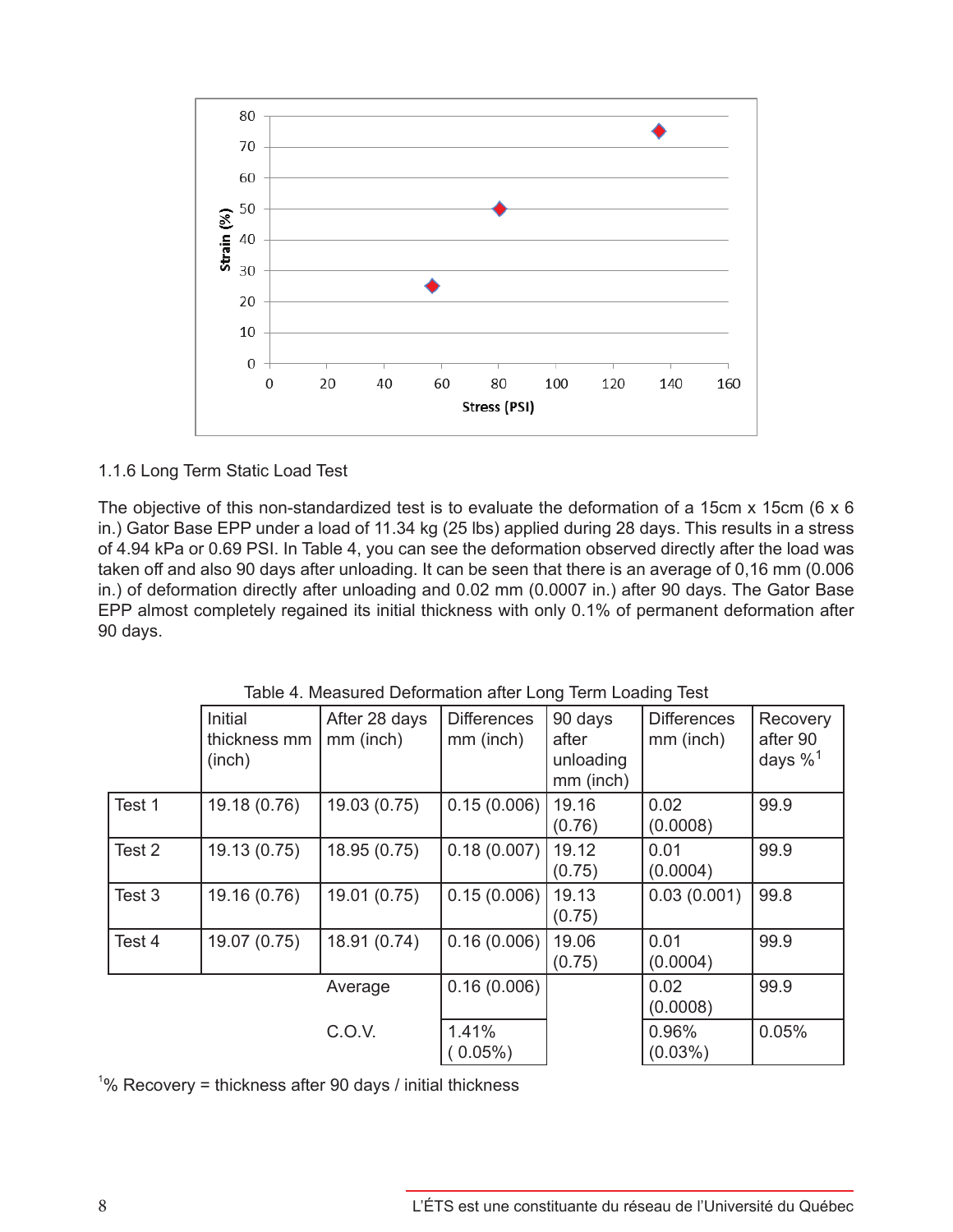# **1.1.7 Resistance to Chemical**

This test is done in order to determine if different chemicals could deteriorate or alter the Gator Base EPP. Since those panels are to be used under concrete pavers used for patios or path walks, only chemicals that are likely to be found there were tested. The tests were performed in accordance with ASTM D543-06 : Standard Practices for Evaluating the Resistance of Plastics to Chemical Reagents by the soaking method which consists of simply letting the sample soak in a given chemical for 48 hours. The tested samples measurements are 25.4mm x 76.2mm x 19.06mm (1x 3x  $\frac{3}{4}$  in.). The evaluation of the degradation, presented in Table 5, is done mostly visually.

| <b>Type of Chemical</b>                   | <b>Reactivity</b>            |
|-------------------------------------------|------------------------------|
| De-icing Salt (NaCl concentration of 10%) | Non-reactive                 |
| Hydrocarbonate (Unleaded gasoline)        | Non-reactive                 |
| Paint Thinner (turpentine)                | Material loose some rigidity |
| Motor Oil (5W-30)                         | Non-reactive                 |
| Antifreeze Windshield Washer              | Non-reactive                 |
| <b>Efflorescence Cleaner</b>              | Non-reactive                 |

| Table 5. Resistance to Chemical |  |
|---------------------------------|--|
|---------------------------------|--|

As shown in Table 5, the panels are not affected by the chemicals usually found on patios. The only reaction was with turpentine, which seems to soften the panels a little bit. It should be noted that for those tests, the panels are soaked in chemicals, which is way more severe than what is likely to found on site.

# **1.1.8 Thermal Contraction Coefficient**

The thermal Contraction Coefficient Test consists of measuring the change in length of a Gator Base EPP panel as a function of the temperature. The test is performed according to ASTM D696-08: Standard Test Method for Coefficient of Linear Thermal Expansion of Plastics Between -30 °C (-22oF) and 30 °C (86oF) with a Vitreous Silica Dilatometer. The test consists of measuring the thermal contraction for different temperatures. The sample is placed in a dilatometer which is placed in a temperature cabinet within which the temperature can be precisely controlled (Figure 5). The length of the sample is measured at -30 °C (-22oF) and at 30 °C (86oF). The coefficient is expressed in mm/mm per ˚C and obtained with the following equation,  $\alpha = \Delta L/L \Delta T$ . The result of this test is 0.00037 mm/mm/oC (0.0002 in/in/oF). This can be compared with the coefficient of thermal expansion of concrete which average around 0.000012 mm/mm/oC (0.000007 in/in/oF).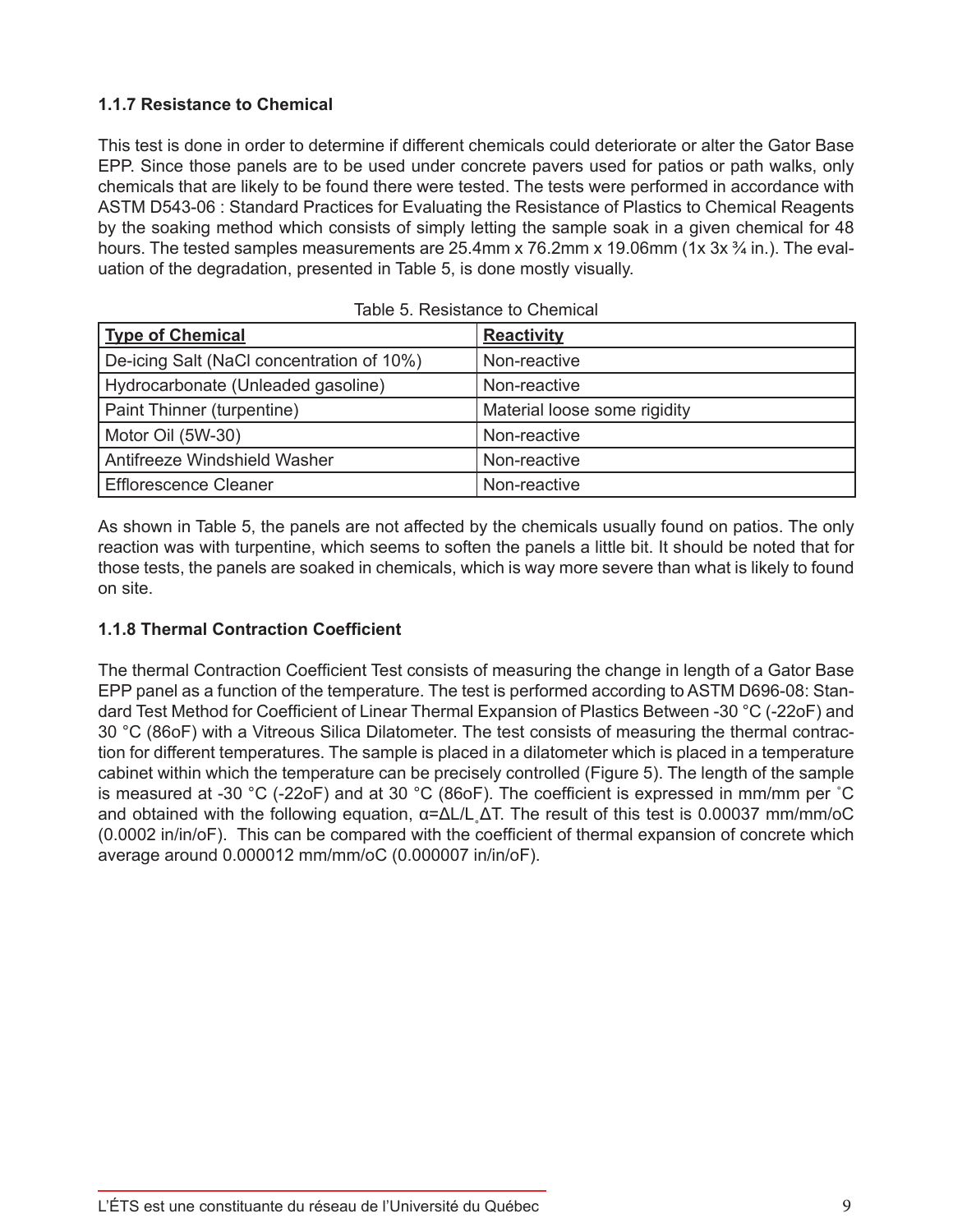

*Figure 5. Dilatometer*

### **1.1.9 Thermal Transmission Properties**

These tests were performed to evaluate the thermal conductivity, the thermal conductance and the thermal resistance according to ASTM C518. It should be noted that those tests were performed outside ETS.

| <b>Thermal Properties</b> |                   | Values                                                                                                                  |
|---------------------------|-------------------|-------------------------------------------------------------------------------------------------------------------------|
| Thermal Conductivity, k   |                   | 0.03990 W/(m*K)<br>$(0.0231 BTU/(hr^*{}^cF^*pi))$                                                                       |
| Thermal Conductance, C    |                   | 1.97815 W/(m2*K)<br>(0.34835 BTU/(hr*°F*pi2))                                                                           |
| <b>Thermal Resistance</b> | R Value (Pannels) | 0.50552 (m2*K)/W<br>(2.87066 hr*°F*pi2/BTU)                                                                             |
|                           | ness              | R Value per inch of thick- $(0.6319 \text{ (m2*K)}/W \text{ per } 25.4 \text{ mm})$<br>(3.61745 hr*°F*pi2/BTU) per inch |

Table 6. Thermal Transmission Properties

The results of the thermal transmission properties are used in the frost protection part found further in this report.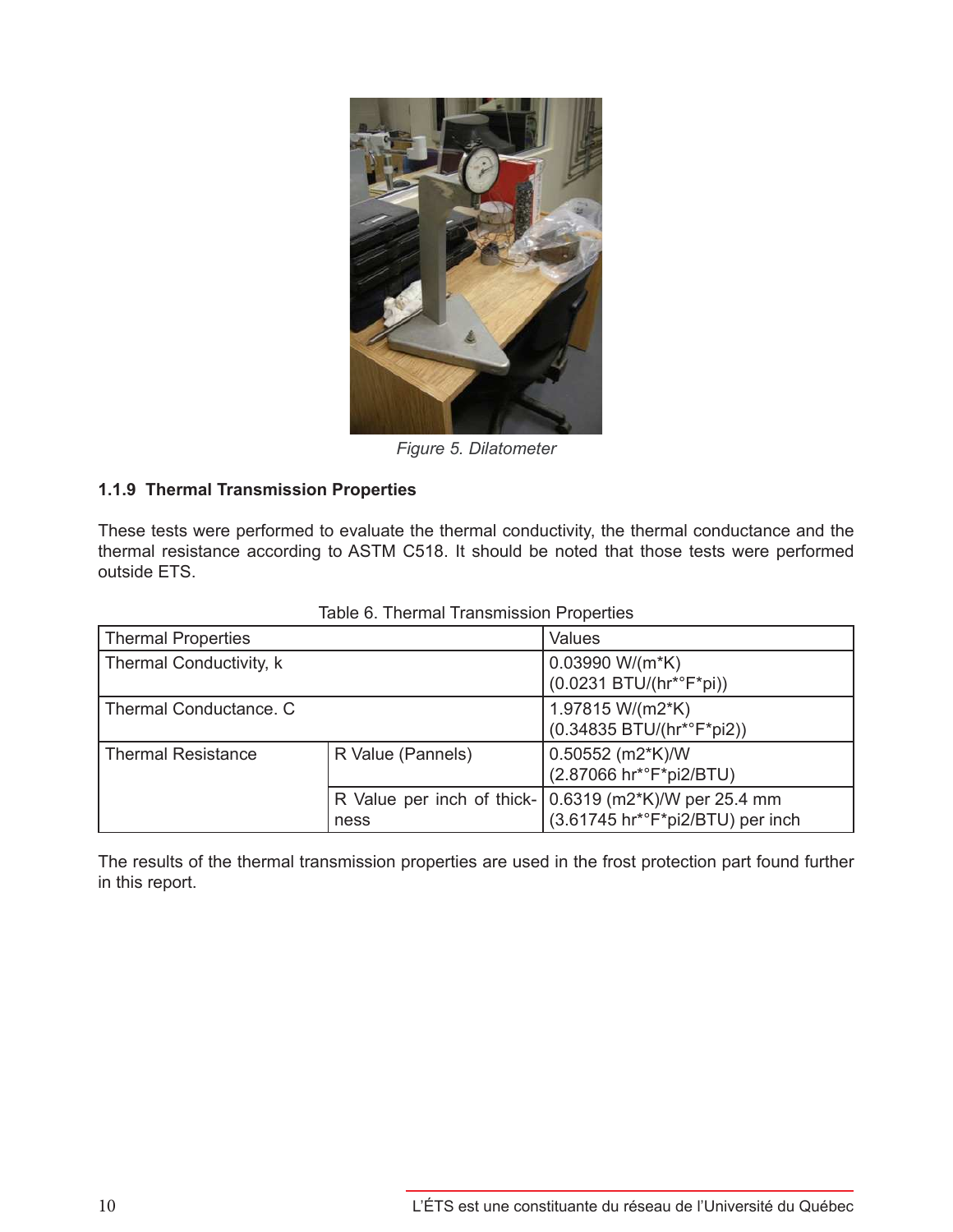| <b>Material Type</b>                               | <b>Expanded Polypropylene</b>                      |                      |
|----------------------------------------------------|----------------------------------------------------|----------------------|
|                                                    |                                                    |                      |
| Intrinsic properties<br><b>Thickness</b>           |                                                    | LC21-067             |
|                                                    | 19.05 mm (0.75")                                   |                      |
| Density                                            | 60 g/l (3.74 lbs/ft3)                              |                      |
| <b>Panel Size</b>                                  | 90cm x 59.5 cm (3ft x 2ft)                         |                      |
| Panel Weight                                       | 598.7g (1.32lbs)                                   |                      |
| <b>Water Absorption</b>                            | 0.255%                                             | <b>ASTM D2842-12</b> |
| <b>Thermal Properties</b>                          |                                                    |                      |
| Thermal conductance                                | 0.506 (m2 $\bullet$ K)/W<br>(0.348 BTU/(hr•oF•pi2) | <b>ASTM C518-04</b>  |
| Thermal Resistance R-value per inch thick-<br>ness | 0.632 W/(m2 $\bullet$ K)<br>(3.62 (hr•oF•pi2/BTU)  | <b>ASTM C518-04</b>  |
| Thermal Contraction Coefficient per 1 oC           | 0.00037 mm/mm<br>(0.0002 in/in/oF)                 | <b>ASTM D696-08</b>  |
| <b>Panel Characteristics</b>                       |                                                    |                      |
|                                                    |                                                    |                      |
| <b>Elastic Modulus</b>                             | 7.51 MPa (1095 psi)                                | <b>ASTM C203-05a</b> |
| <b>Compression Strength</b>                        |                                                    | <b>ASTM D1621-10</b> |
| @25% Strength                                      | 393 kPa (57psi)                                    |                      |
| @50% Strength                                      | 555 kPa (80psi)                                    |                      |
| @75% Strength                                      | 939 kPa (136psi)                                   |                      |
| <b>Resistance to Chemical</b>                      |                                                    |                      |
| De-icing Salt (NaCl concentration of 10%)          | Non-reactive                                       |                      |
| Hydrocarbonate (Unleaded gasoline)                 | Non-reactive                                       |                      |
| Paint Thinner (turpentine)                         | Material loose some rigidity                       |                      |
| Motor Oil (5W-30)                                  | Non-reactive                                       |                      |
| Antifreeze Windshield Washer                       | Non-reactive                                       |                      |
| <b>Efflorescence Cleaner</b>                       | Non-reactive                                       |                      |

Table 7 shows a summary of all the tests mentioned in the previous chapters.

# **1.2 Experiments on Test Bench**

# **1.2.1 Goal of the test Bench**

In order to evaluate the behavior of the Gator Base EPP in a concrete paver system, a test bench was built in the laboratory. The tests performed on the test bench, which are not standardized, were done to measure the parameters of the Gator Base EPP when used instead of a granular base. Two types of tests were performed on two different setups. Static and dynamic tests were performed on a first setup with Gator Base EPP and on a second setup with a granular foundation of 125mm (5 in.)

# **1.2.2 Setup and Instrumentation of the Test Bench**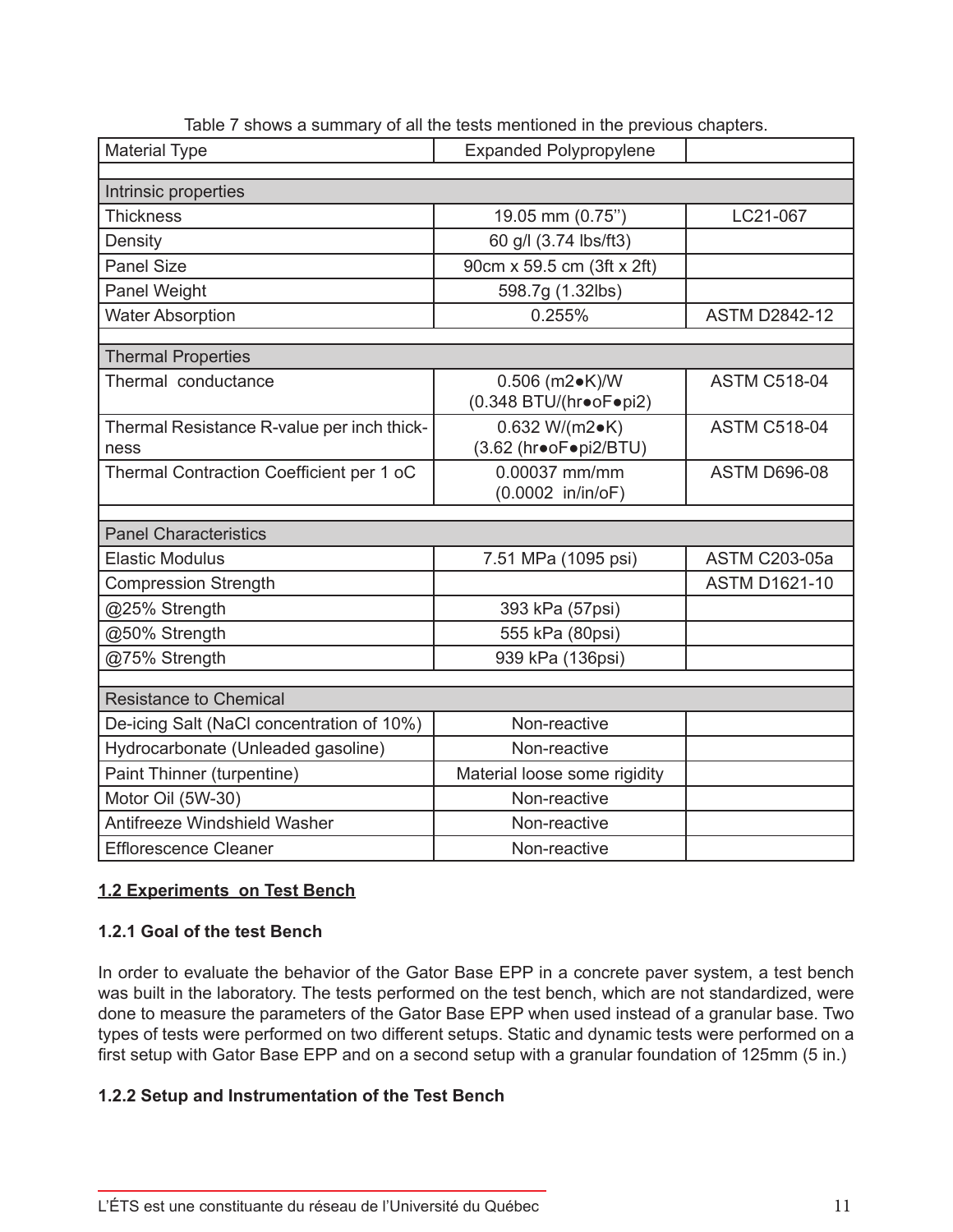For these tests, it was necessary to build a test bench that could be used with or without Gator Base EPP. First, a container of 1.81m by 1.81m (6'  $\times$  6') and 0.30m (12 in.) in height with high density polyethylene was used. The container was placed directly on the concrete floor in our laboratory. Pieces of plywood of 2cm (3/4 in.) in thickness and 60 cm (2 feet) in height were installed all around the container to increase its height. Steel angles and straps were used to strengthen the container.

A first layer of 250mm (10 in.) of compacted sandy soil was put in the container to represent subgrade soil. Measure the unit weight by sand-cone method according to ASTM 1556-90 were performed in order to determinate the optimum water content and the dry unit weight.

Three load cells were placed during this step. The first one was put at the bottom of the container, a second one at mid-height, 12.5cm (5 in.) from the bottom, and a third one at the top of the sandy soil layer, 250mm (10 in.) from the bottom. Those load cells were connected to a data acquisition system and were used to determine the stress, in kPa, applied by the weight of the subgrade sandy soil and the rest of the structure on top of it and of the static loads put on the pavers. The subgrade sandy soil was compacted to a modified Proctor value of 93%.

On top of the subgrade sandy soil, a geotextile was installed. On top of it, a bedding sand layer of 20mm (3/4 in.) was compacted manually with a hand tamper. The surface was levelled, with a bubble level, and all the irregularities were smoothed out.

Afterwards, Gator Base EPP were installed as shown on Figure 7. Four strain gauges were glued under the central panel, and connected to a data acquisition system in order to measure the strain under loads.



# **GATOR BASE INSTALLATION**

\* Exact measurement of the the complete system was; Traditional installation: 450mm (17.7 in.) and the Gator Base EPP installation was 345mm (13.6 in.)

*Figure 6. Test Bench Setup*

**TRADITIONAL INSTALLATION**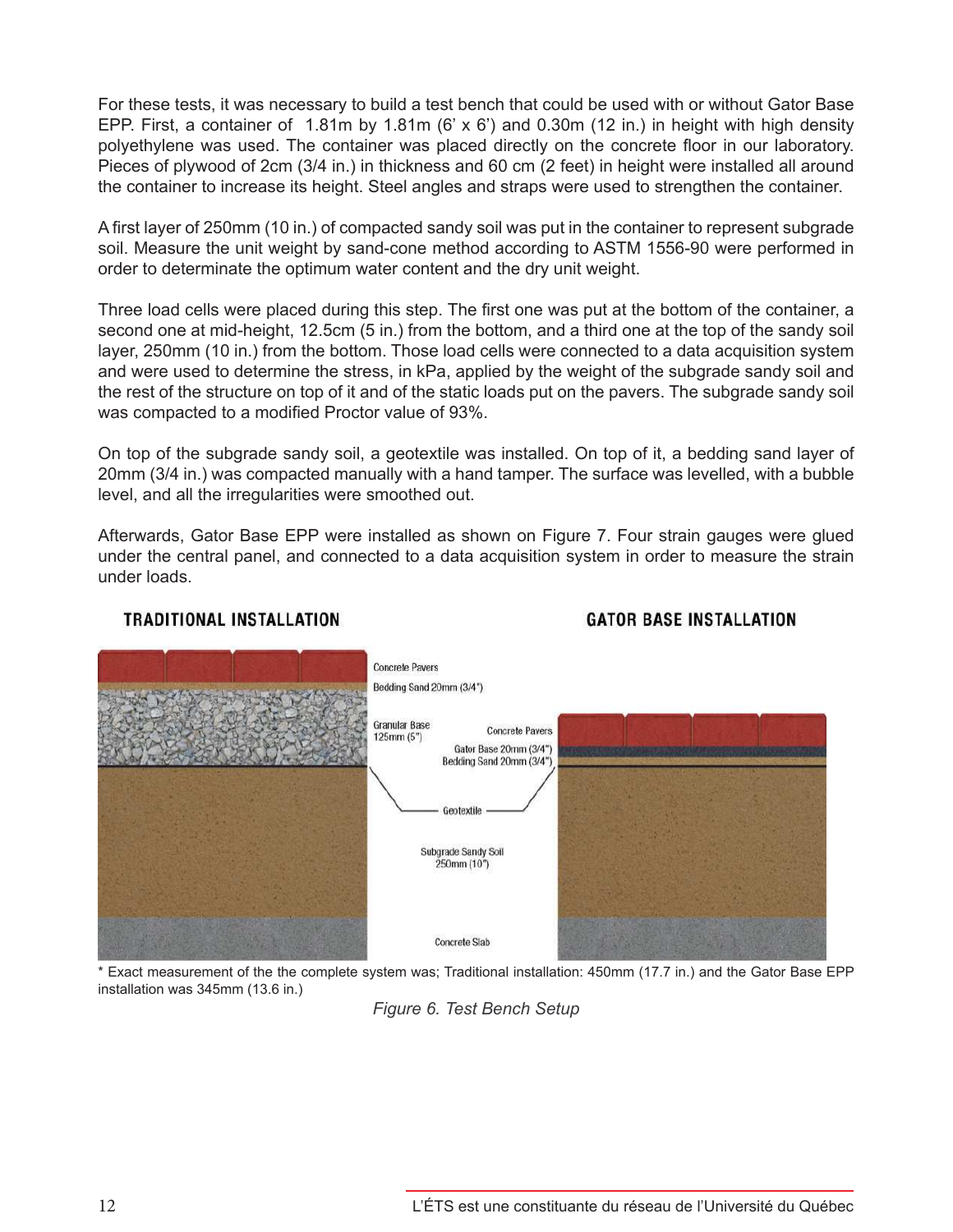

*Figure 7. Position of the Gator Base EPP*

The concrete pavers were then installed as shown in Figure 8. The setup was done according to the different dimensions of the pavers and according to the position of the Gator Base EPP underneath. Once all the pavers were installed, a polymeric sand (Gator Maxx Polymeric Sand) was broomed on top and placed properly in between all the pavers joints and compacted. With a watering can, water was spread on the surface to harden the Gator Maxx polymeric sand.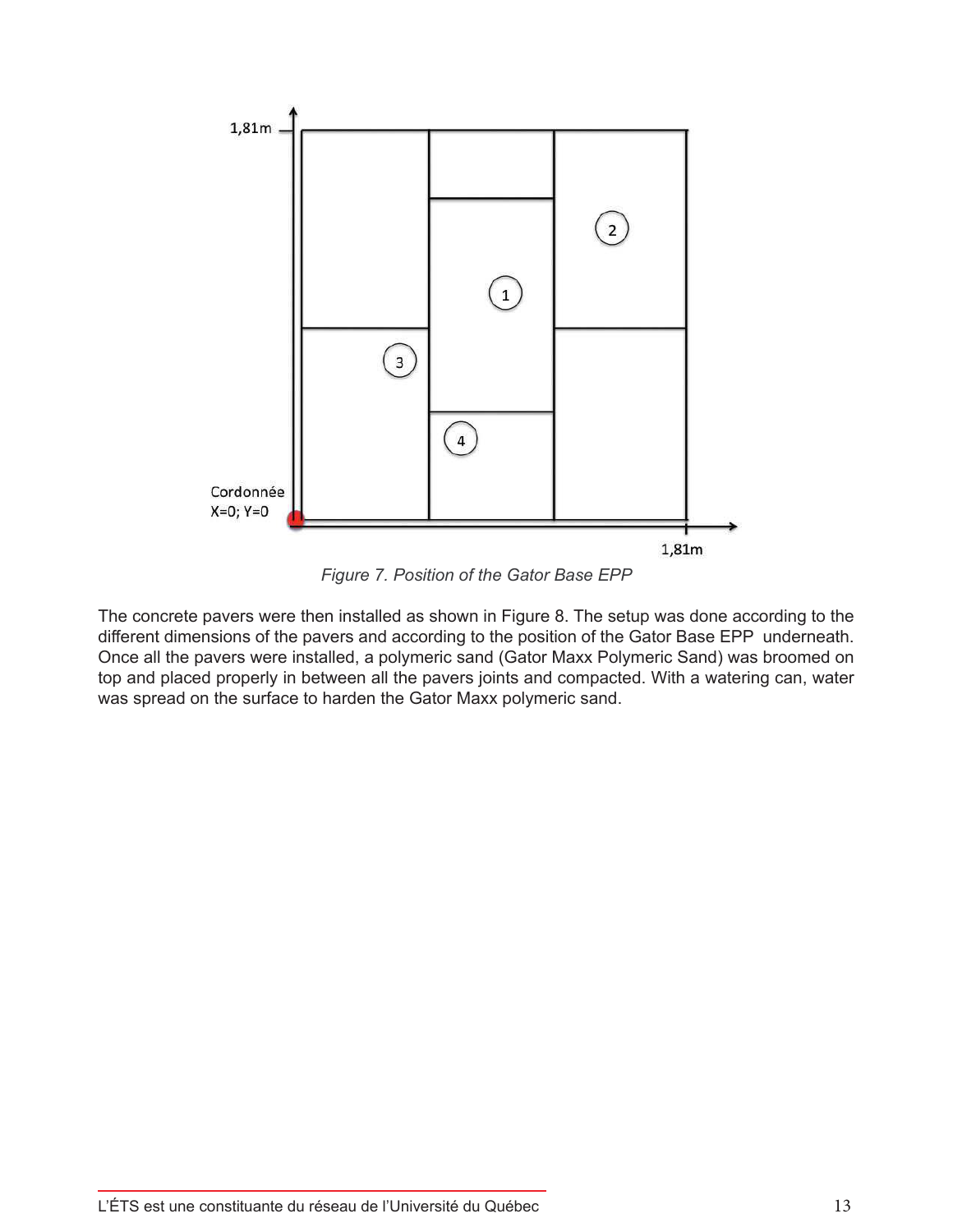![](_page_13_Figure_0.jpeg)

*Figure 8. Concrete Pavers Setup*

The setup with a granular base is very similar to the one just described. After having established the optimum water content and the dry unit weight, the aggregates were installed in a single layer and compacted at 95.6% of the modified Proctor density on top of a geotextile. As before, a 20 mm (3/4 in.) bedding sand layer was put before the concrete pavers. It should be noted that the concrete pavers were installed exactly as they were on the Gator Base EPP as shown in Figure 6. Then, the pavers were compacted to make sure that there was a good contact with the bedding sand before adding the polymeric sand in the joints.

# **1.2.3 Loading Tests**

Static loading tests were performed on the test bench. Cartesian coordinates, starting at the lower left corner were set-up. The central point of the container is located at 96.5 in. X and 97.5 in. Y (96.5-97.5). A LVDT (Linear Variable Differential Transformer) was fixed on an adjustable steel angle in order to measure the surface vertical movement. Tests were done with loads placed at different points on the surface and with different loading surface area. Measurements with the LVDT were done at 20, 30, 40, 50, 60 and 70 cm (7.9, 11.8, 1.7, 19.7, 23.6 and 27.6 in.) from the load in order to be able to evaluate the deflection basin. Concrete pavers were used for static loads by piling them up to a total maximum weight of 266 kg (586 lbs). For the analysis, two different load magnitudes were considered, 113.4kg (249.5 lbs) and 264.9kg (582.8 lbs). Also, two different loading surfaces were considered, which are 0.11m2 (diameter of 374mm (15 in.)) and 0.018m2 (diameter of 151mm (6 in.)).

The LVDT was placed in contact with the surface (Figure 9) at the different position mentioned earlier and shown on Figure 10. The LVDT was first set to zero with the data acquisition system. Then sand was placed on the surface of paver to provide uniform contact, where the load will be placed. On top of the sand, a small metal plate was placed and the pavers, used as weight, were put on top of it as shown in Figure 11. The movement of the LVDT was recorded before removing the load. The LVDT was moved to its next location before replacing the load. As shown in Figure 10, the load was placed at four different locations.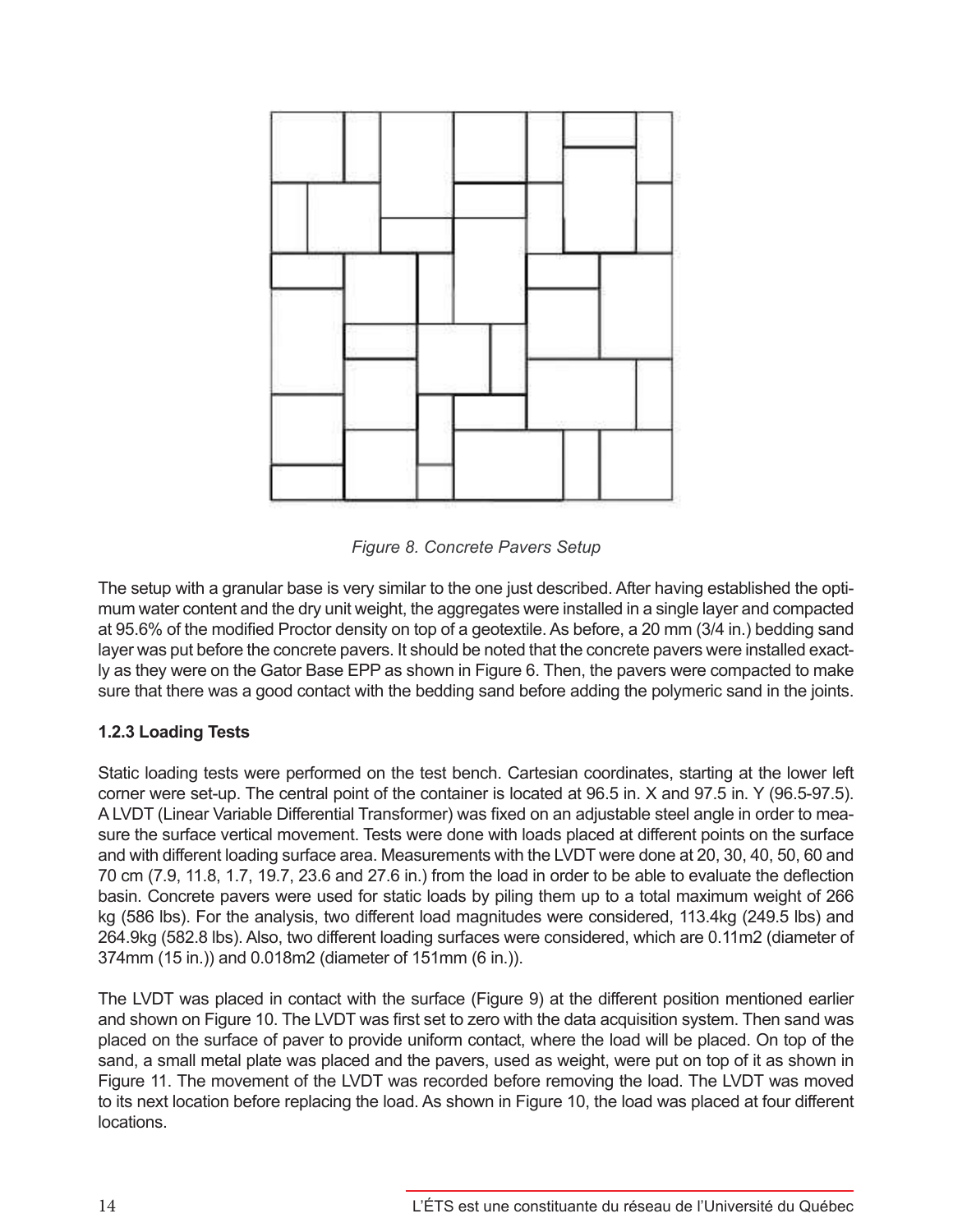![](_page_14_Picture_0.jpeg)

*Figure 9. LVDT at the surface*

Tests were done according to a pre-established loading patterns :

- 1. Load completely on a paver on top of a complete Gator Base EPP
- 2. Load completely on a paver on top of a joint between 2 Gator Base EPP
- 3. Load over paver joint and on top of a complete Gator Base EPP

4. Load over paver joint and on top of a joint between complete Gator Base EPP

The results are shown in Table 8.

![](_page_14_Figure_8.jpeg)

*Figure 10. Static Load Position and LVDT position*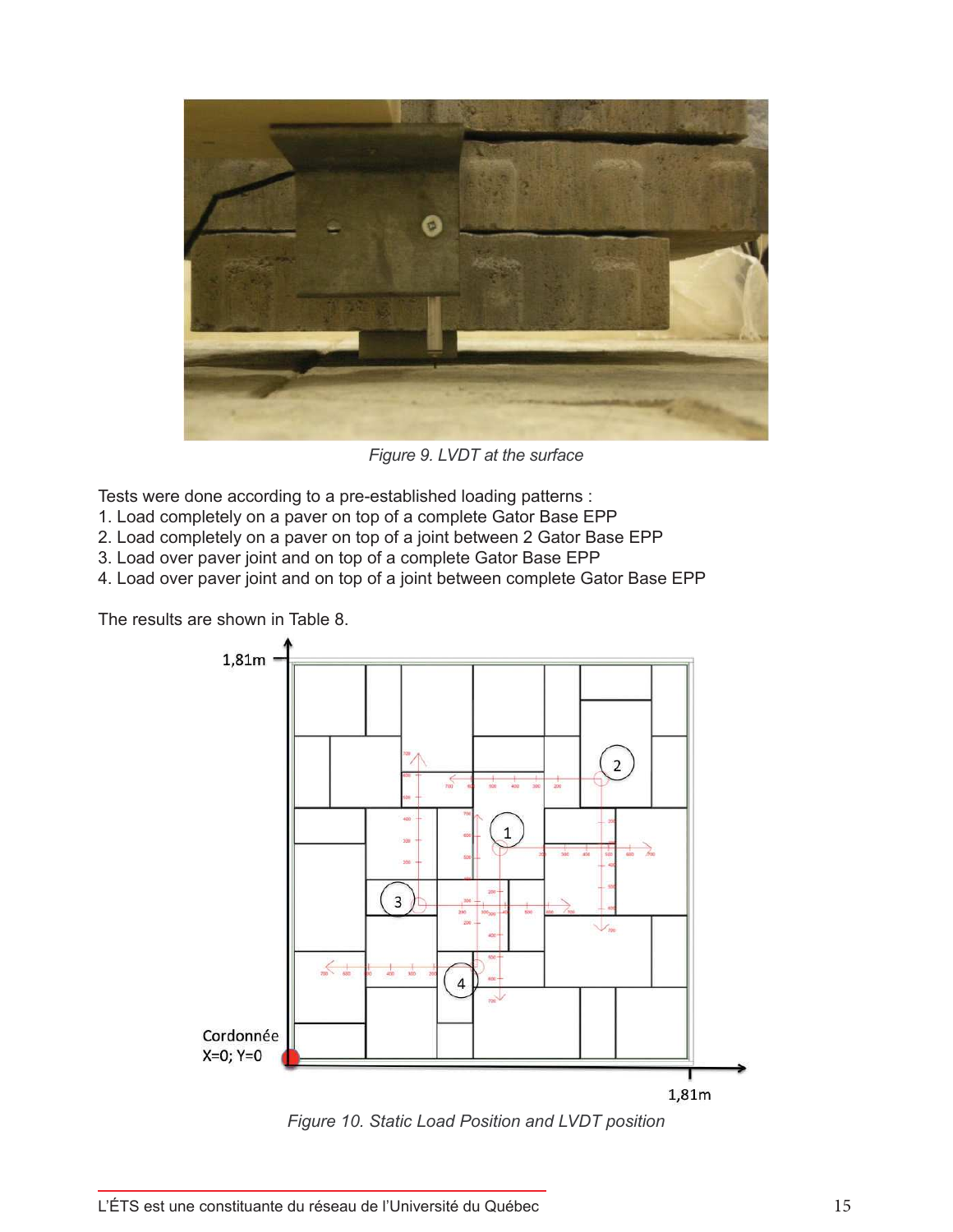|                          | <b>Total Thick-</b><br>ness mm<br>(inch) | kg (lbs)<br>Load | Displacement<br>mm (inch) | Deformation %   Surface Mod- | ulus<br>EV2 Mpa (psi) |
|--------------------------|------------------------------------------|------------------|---------------------------|------------------------------|-----------------------|
| Gator                    | 345 (13.6)                               | 113.4 (250)      | $0.040(0.0016)$ 0.01      |                              | 67.3 (9761)           |
| Base EPP<br>installation |                                          | 264.9 (584)      | $0.093(0.0037)$ 0.027     |                              | 65.3 (9471)           |
|                          |                                          |                  |                           |                              |                       |
| Traditional              | 450 (17.7)                               | 113.4 (250)      | $0.032(0.0013)$ 0.007     |                              | 84.1 (12201)          |
| installation             |                                          | 264.9 (584)      | 0.051(0.002)              | 0.01                         | 119.1 (17280)         |

Table 8. Static Load Results

![](_page_15_Picture_2.jpeg)

*Figure 11. Static Load*

# **1.2.4 Tests with Dynamic Loads**

Dynamic load tests were performed with a LWD ( Light Weight Deflectometer) (Figure 12). With the LWD, a known mass falls from a known height onto the surface of the concrete paver system and creates a deflection basin. This deflection was measured at three different locations with geophones, which were located under the load and 30 cm (12 in.) and 60 cm (24 in.) away. The LWD has a data acquisition system that records the applied force and the deflection measured by each geophone and by back-calculation, it provides the elastic modulus of each layer of the tested structure.

It should be noted that dynamic tests performed on the granular foundation were performed at different coordinates than the tests done on the concrete pavers.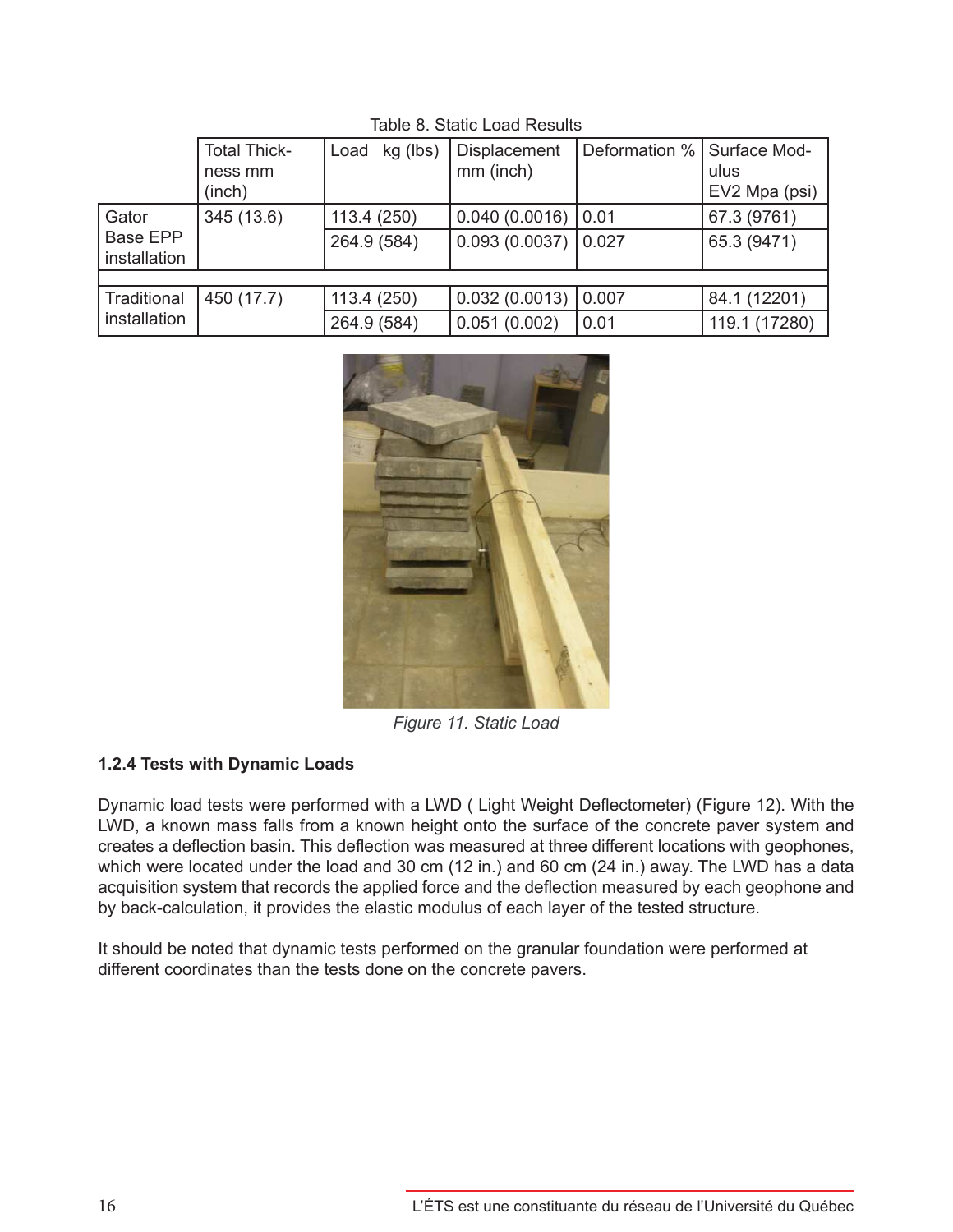![](_page_16_Picture_0.jpeg)

*Figure 12. Light Weight Deflectometer*

Table 9 shows a summary of the results obtained for dynamic loads on the concrete paver system. As with the static load tests, these tests were performed in order to compare the behavior of the system with Gator Base EPP instead of 125 mm (5 in.) of 0-20 mm (0-3/4 in.) crushed stone as the foundation under the concrete pavers.

Table 9. LWD Results

|                                       | <b>Total Thickness   Stress</b><br>mm (inch) | kPa<br>(psi) | Deflection mm<br>(inch) | <b>Dynamic Modulus</b><br>Elfwd Mpa (psi) |
|---------------------------------------|----------------------------------------------|--------------|-------------------------|-------------------------------------------|
| Gator Base EPP<br>installation        | 345(13.6)                                    | 279 (40.5)   | 0.554(0.021)            | 88.1 (12 778)                             |
| Traditional installation   450 (17.7) |                                              | 279 (40.5)   | 0.446(0.018)            | 113.9 (16 520)                            |

# **2. RESULTS ANALYSIS**

In this section, the analysis of the results is presented. First the frost protection provided by the Gator Base EPP will be discussed. Then, the influence of the position and the magnitude of the force applied on both systems will be discussed.

#### **2.1 Frost Protection**

If the subgrade soil beneath a concrete paver structure freezes, it can create unwanted deformation at the surface. Even if both studied systems only offer partial frost protection, it appears that the use of Gator Base EPP gives the system a better thermal resistance. For the granular foundation in a traditional application to give an equivalent thermal resistance, the porosity of the stone would need to be a lot higher. On Figure 13, it can be seen that the thickness of stone foundation required to be the equivalent, in term of thermal resistance, as a single layer of Gator Base EPP is a function of the porosity of the stones. For example it would take nearly 400mm (15.7 in.) of 0-20mm (0-3/4 in.) dry stone, well compacted to 95% Proctor which gives a porosity of around 0.2 (20%) to be the equivalent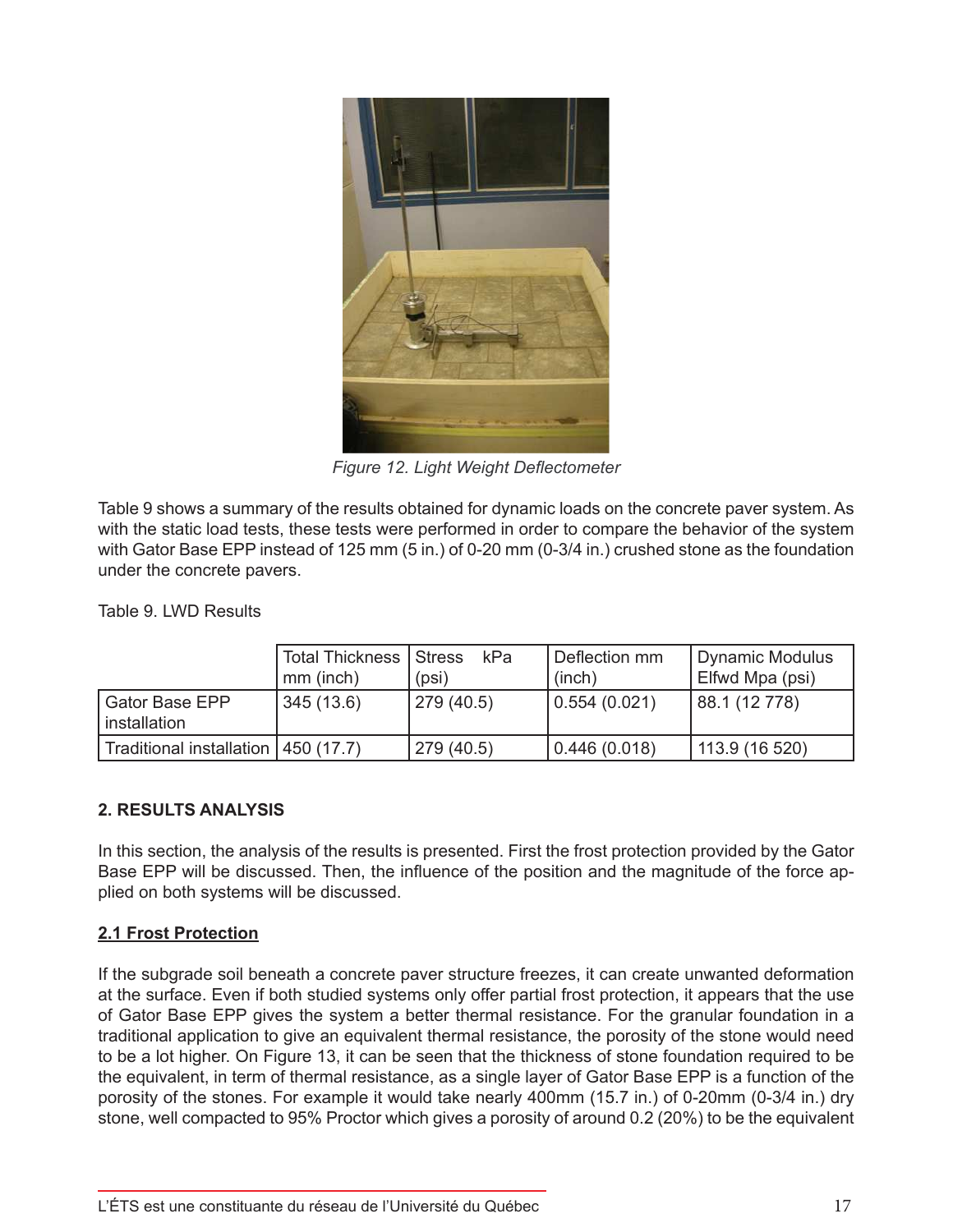of the insulation provided by a single layer of Gator Base EPP. It is important to note that if the stone is wet, the thermal resistance diminishes.

![](_page_17_Figure_1.jpeg)

*Figure 13. 0-20mm (0-3/4 in.) Granular Base Equivalent Thickness of Gator Base EPP in terms of Thermal Resistance as a Function of the Porosity of the Granular Base*

# **2.2 Static Load Tests**

As mentioned before, for the static load tests, different load magnitudes and position coordinates were used. This was done in order to cover as many different situations as possible and to make sure to evaluate whether there is a difference if the load is located in the middle of a paver, above a joint or if it matters when the load is above the joints between Gator Base EPP.

Figures 14a, 14b and 14c present the deflection basins for three static loads at four different positions. The first thing to note is that the different deflection basins are very similar to one another regardless of the position of the load. Figures 14a and 14b show deflection of 0.05mm near the load and near zero at 700mm from the load. Once again, we can see, if we compare the deflection along a given axis, that the load position does not matter much.

The main difference between the results shown in Figure 14a and 14b is the amplitude of the stress. In fact, this difference is due to the size of the contact area between the load and the pavers. Looking at Figures 14a and 14b, it can be seen that this does not have a big influence, even if the stress goes from 10.56 kPa on Figure 14a to 63.1 kPa for Figure 14b. Also, the deflection basin shown on Figure 14c is twice the ones shown in 14a and 14b, but with a stress of 23.67 kPa, which is smaller than the one used for 14b. This shows that the surface of contact does not have a great influence, but the magnitude of the load does. For Figure 14c, a load of 264.9 kg was used, which is about twice the load used in the two other cases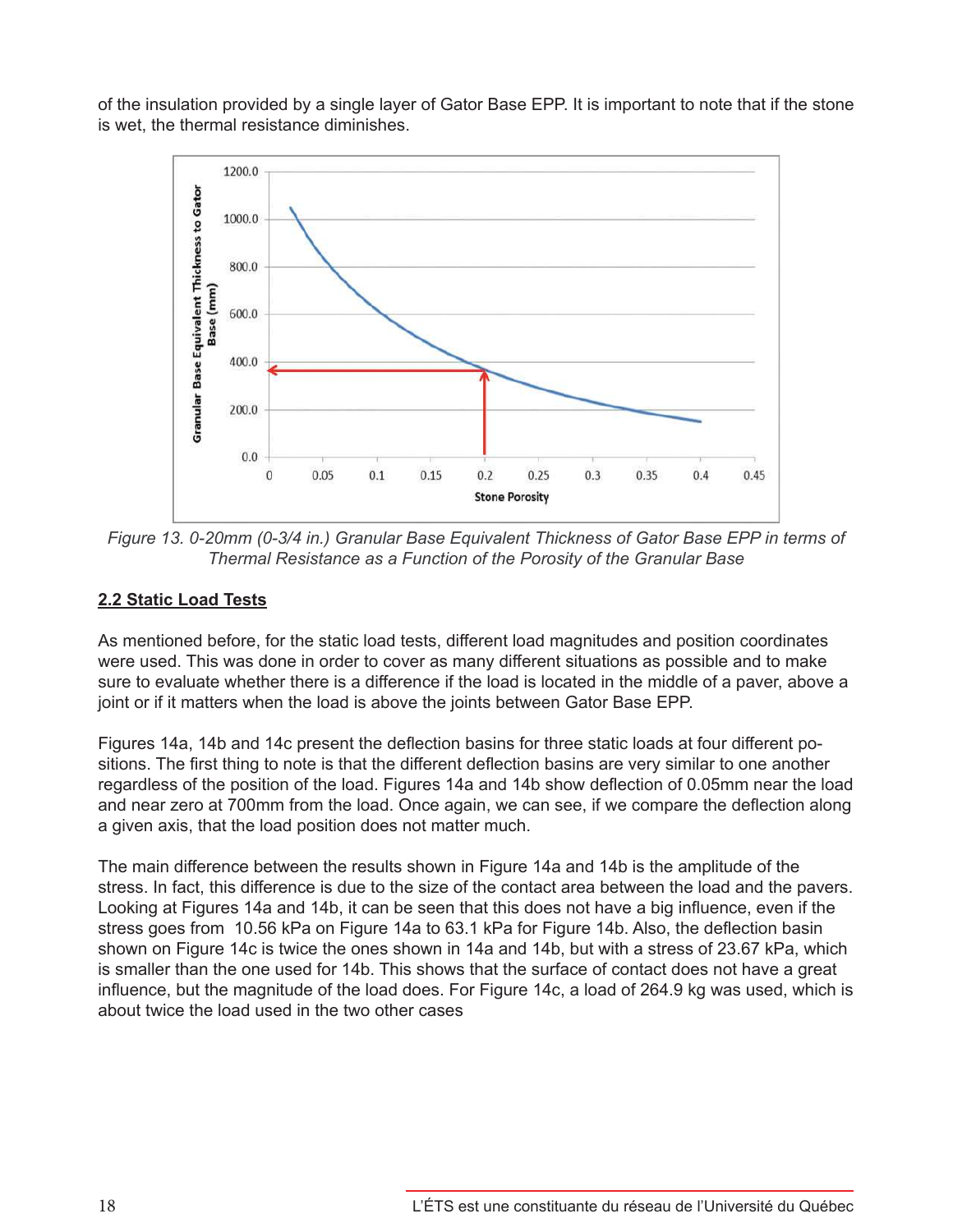![](_page_18_Figure_0.jpeg)

*Figure 14a. Deflection Basin for Static Load Tests at two different locations (96.5;97.5) and (58.5;71.5) with an applied stress of 10.56 kPa (1.53 PSI) (113.4 kg (250 lbs) on a 0.11m2 (170.5 in2) surface) on a system with Gator Base EPP*

![](_page_18_Figure_2.jpeg)

*Figure 14b. Deflection Basin for Static Load Tests at two different locations (137.0;120.5) and (85.5;43.5) with an applied stress of 63.1 kPa (9.15 PSI) (113.4 kg on a 0.018m2 surface) on a system with Gator Base EPP*

![](_page_18_Figure_4.jpeg)

*Figure 14c. Deflection Basin for Static Load Tests at two different locations (137.0;120.5) and (96.5;97.5) with an applied stress of 23.67 kPa (3.43 PSI) (264.9 kg on a 0.11m2 surface) on a system with Gator Base EPP.*

Deflection basin with similar shapes were found for the traditional system with granular base. However, the magnitude of the deflections were a little bit smaller than the granular base compared to the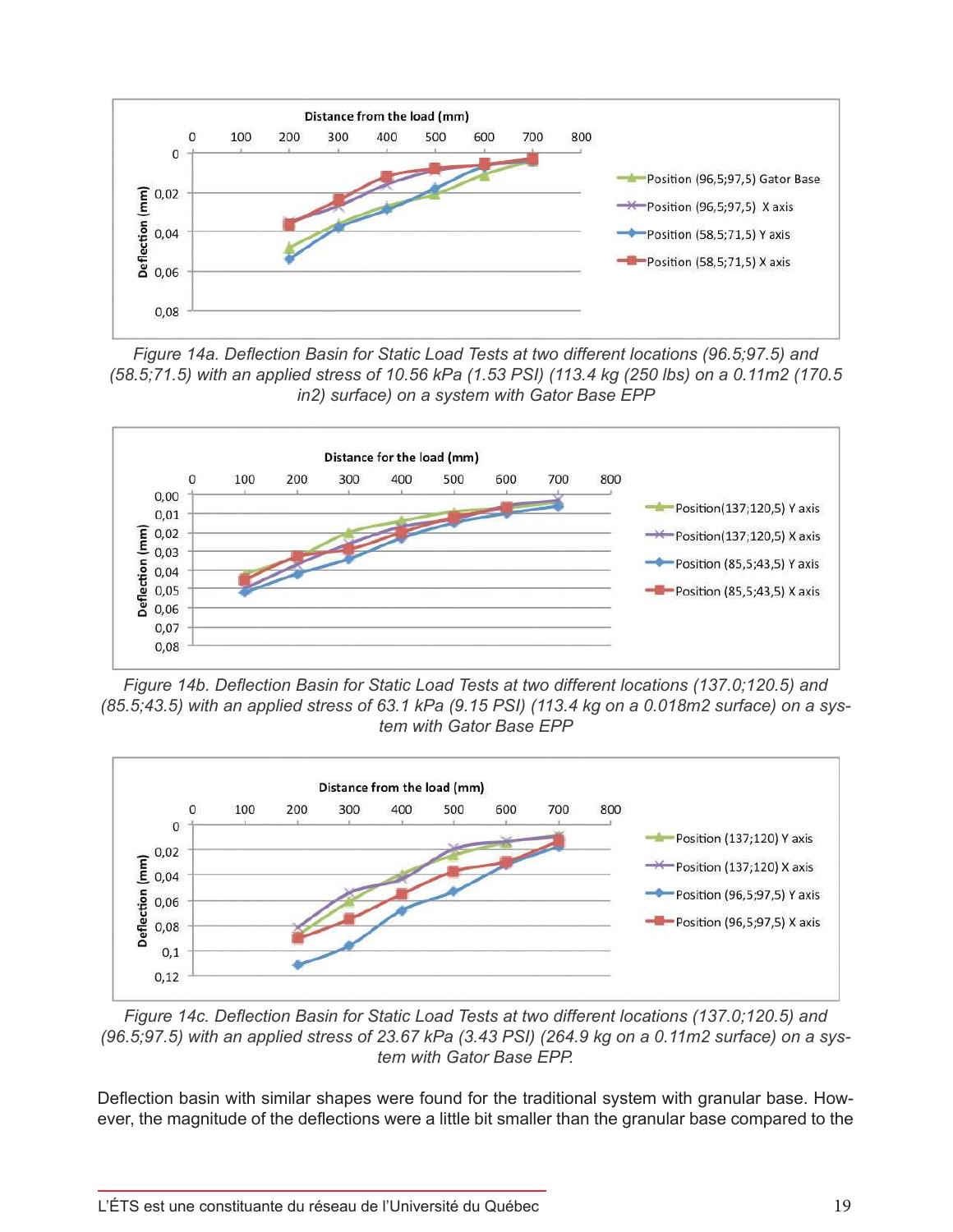results obtained with the Gator Base EPP. As shown on Figure 15, for equivalent stress, load magnitude and positions, the deflections are 0.004mm (0.00015 in.) to 0.019mm (0.00075 in.) smaller. It should be mentioned that those deflection are elastic and are in the domain of small deformation.

![](_page_19_Figure_1.jpeg)

*Figure 15. Comparison of the deflection Basins, on the Y axis, for Static Load Tests at coordinates (137.0;120.5) with an applied stress of 20.56 kPa (2.98 PSI) (113.4 kg (250 lbs) on a 0.11m2 (170in2) surface) between the system with Gator Base EPP and the granular base*

### **2.3 Dynamic Load Tests**

The dynamic load tests with the LFWD were performed on every layer of both systems tested. The goal was to measure the deflection and the dynamic modulus ELFWD under impact and to compare a system with Gator Base EPP to a system with the usual 0-20mm (0-3/4in.) traditional granular base.

# **2.3.1 Tests on Sandy soil**

Tests were done on the subgrade sandy soil compacted to 93% of the modified Proctor density. The results are shown in Figure 16. This figure, and the ones after, show the link between the deflection and the dynamic loads varying from 264 kN (59 350 lbs) to 283 kN (63 621 lbs). This variation in the load is explained by the slight variation in the contact between the LWD 200mm (7.9 in.) load plate and the subgrade. The contact surface does change between each tests. On the sand, the average measured deflection was 0.799mm (0.031 in.) for an average modulus of 60.6 MPa (8789 psi). The obtained modulus is, as expected, a standard value for a sand with this level of compacity.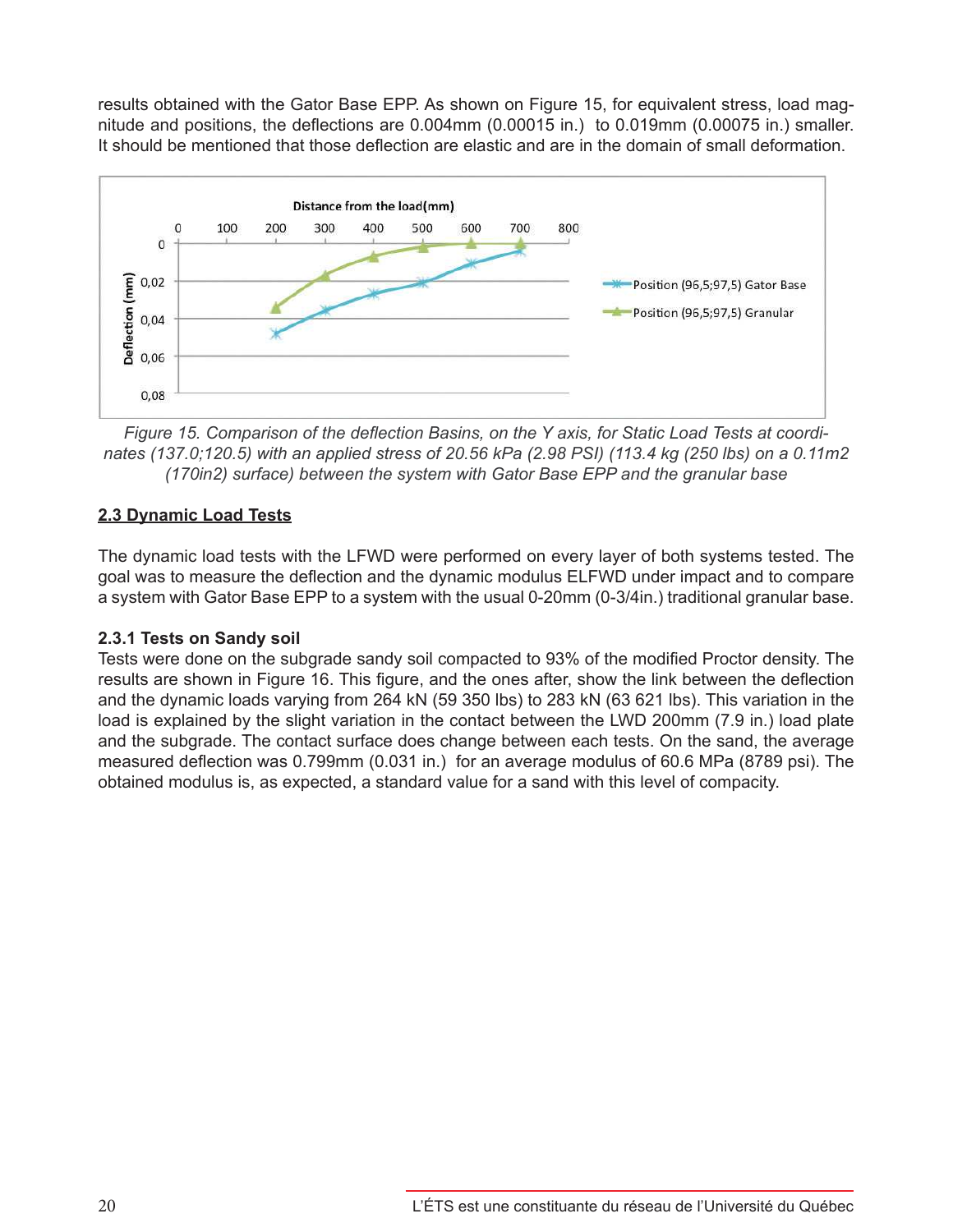![](_page_20_Figure_0.jpeg)

*Figure 16. LFWD Results on the Subgrade (sand)*

# **2.3.2 Tests with Gator Base EPP**

After the Gator Base EPP were installed on the geotextile on top of the subgrade sand, LFWD tests were performed directly on the Gator Base EPP. Once the tests were completed, the concrete pavers were installed, and a new series of LFWD tests were done. The LFWD tests results perform at three different levels in the system are shown in Figure 17.

![](_page_20_Figure_4.jpeg)

*Figure 17. Comparison of the LFWD Results on Subgrade Sandy soil on Gator Base EPP and on the Concrete Pavers*

As it can be observed in Figure 17, the deflection obtained on the concrete pavers (average of 0.554mm (0.02 in.) is bigger than the deflection obtained directly on the Gator Base EPP (average of 0.408mm (0.016 in.) This is due to the fact that the modulus obtained on the panels (115 MPa (16679psi)) is higher than the one obtained on the concrete pavers (88.1 MPa (12778psi)).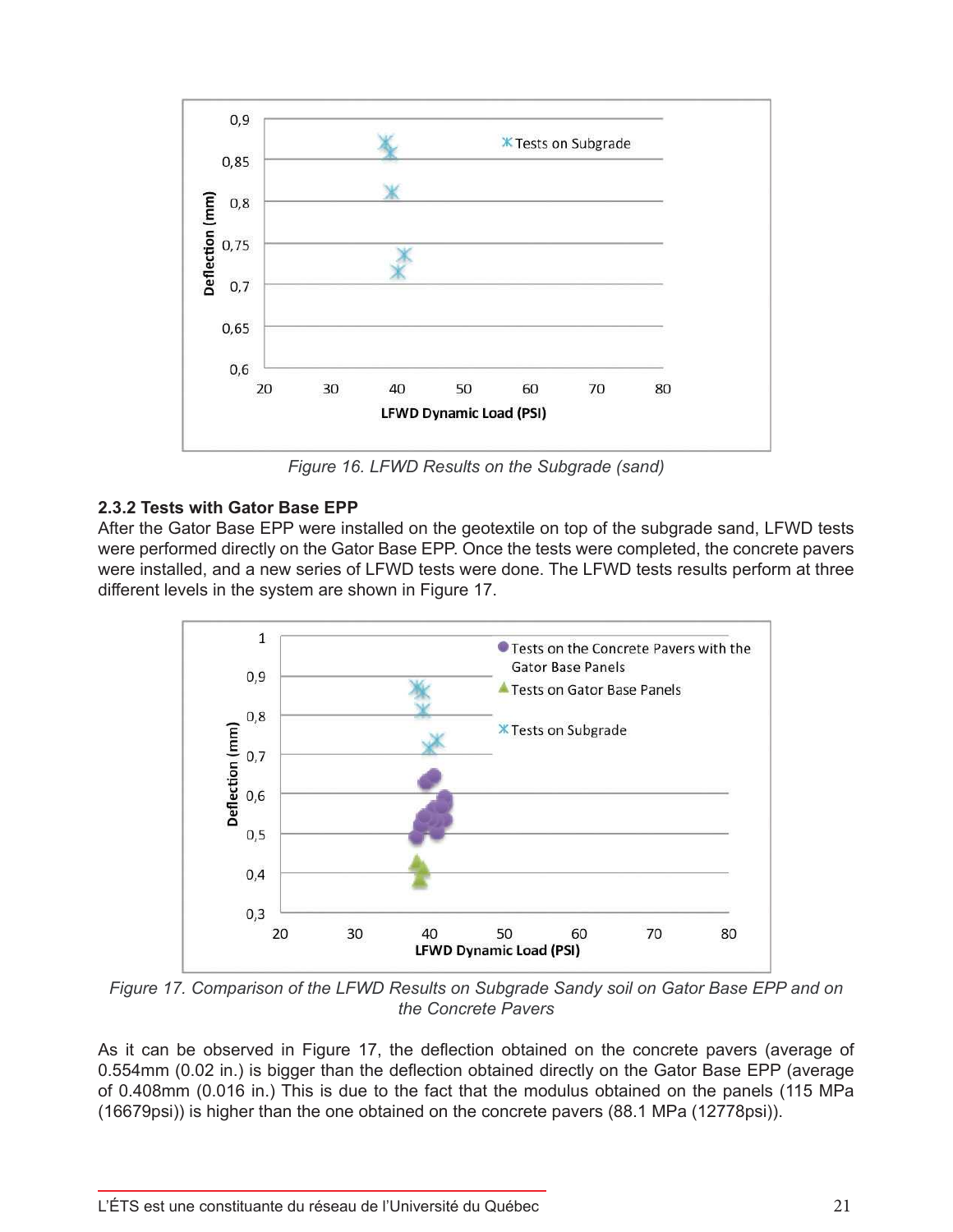### **2.3.3 Tests on traditional 0-20mm Granular Base**

A similar analysis was performed on the 0-20mm (0-3/4 in.) granular base, and the deflection and moduli are presented in Figure 18. The first thing to note is that the deflection decreases with the addition of new layers. The deflection varies from 0.799mm (0.031 in.) on the subgrade to 0.732mm (0.029 in.) on the granular base to 0.446mm (0.018 in.) on the jointed concrete pavers. In terms of rigidity, the modulus goes from 60.6 MPa (8789psi) on the sandy subgrade soil, to 64.8 MPa (9398psi) on the granular base and to 113.6 MPa (16476psi) on the concrete pavers.

![](_page_21_Figure_2.jpeg)

*Figure 18 Comparison of the Deflection on the Subgrade Sandy soil, the Granular Base and on the Concrete Pavers*

### **2.3.4 Comparison between the system with Gator Base EPP and the System with traditional Granular Base**

As shown in Figures 17 and 18, and again on Figure 19, the LFWD results performed directly on the Gator Base EPP and those on the granular base are different. The deflection measured on the Gatpor Base EPP are much smaller, and the calculated modulus on the Gator Base EPP are higher than on the granular base.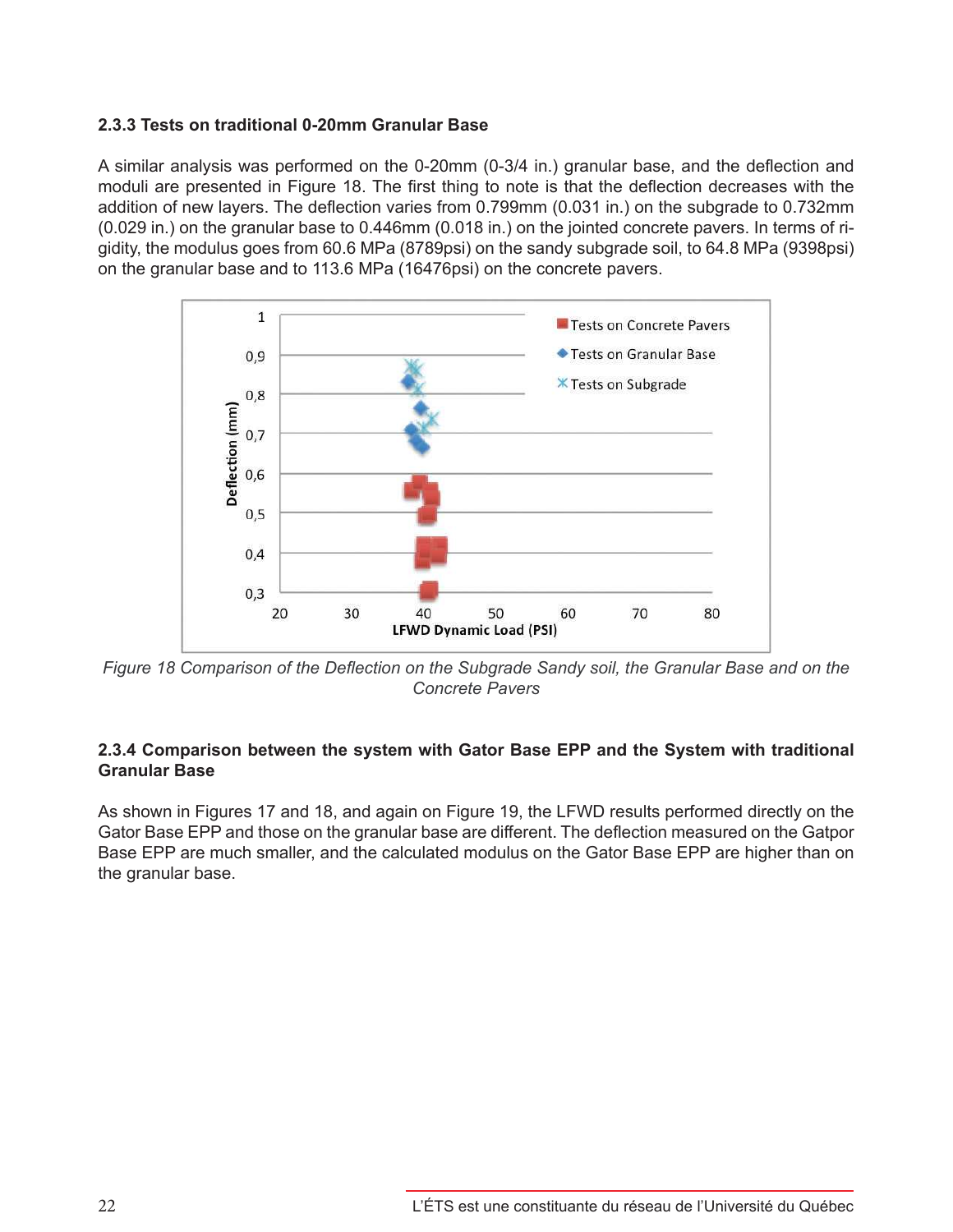![](_page_22_Figure_0.jpeg)

*Figure 19 Comparison of LFWD Results directly on Gator Base EPP and Directly on the Granular Base*

### **According to those results, it can be stated that the Gator Base EPP can spread the load effectively when subjected to a dynamic load.**

Finally, on Figure 20, we compare the deflection of LFWD tests performed on the surface of both completed systems; on the jointed concrete pavers, but with Gator Base EPP as the base in one case and the 125mm of 0-20mm aggregates in the other. The average deflection for the Gator Base EPP system is 0.554mm (0.02 in.) with an average dynamic modulus, ELFWD, of 88.1 MPa (12778psi). For the granular base system, the average deflection is 0.446mm (0.018 in.), and the modulus, EFWD, 113.6 MPa (16476psi).

![](_page_22_Figure_4.jpeg)

*Figure 20. Comparison between the LFWD Results on the Concrete Pavers with Gator Base EPP as the Base or the Granular Base*